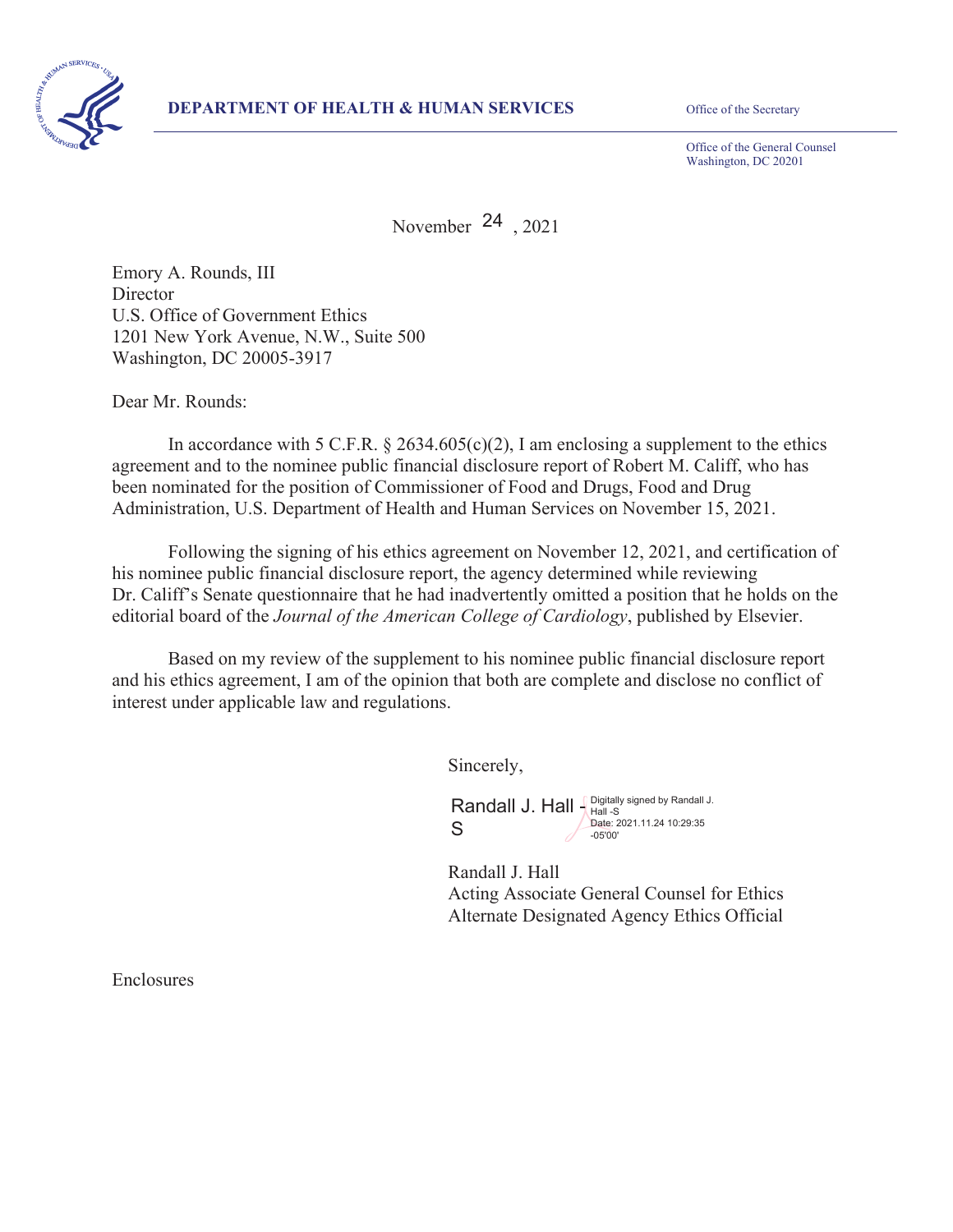November 23, 202 1

Mr. Randall J. Hall Acting Associate General Counsel for Ethics Alternate Designated Agency Ethics Official U.S. Department of Health and Human Services Room 710-E. Hubert H. Humphrey Building 200 Independence A venue, SW Washington, DC 20201

#### **Re: Amendment and Supplement to Financial Disclosure Report of Robert M. Califf**

Dear Mr. Hall:

The purpose of *this* document is to supplement Part I OGE Form 278e (Executive Branch Personnel Public Financial Disclosure Report) by reporting my position as a Member of the Editorial Board for the *Journal of the American College of Cardiology*, published by Elsevier, BV. This position was inadvertently omitted from the financial disclosure report that I signed on October 13, 2021.

The item identified below is added to the report as follows:

#### **Part J**

| Organization<br>Name                                                  | City, State               | Type               | <b>Organization</b>   Position Held | From   | T <sub>0</sub> |
|-----------------------------------------------------------------------|---------------------------|--------------------|-------------------------------------|--------|----------------|
| Journal of the<br>American College<br>of Cardiology<br>(Elsevier, BV) | Amsterdam,<br>Netherlands | Medical<br>Journal | Member,<br><b>Editorial Board</b>   | 1/2017 | Present        |

 $Sineerely,$   $RHMun$ 

Robert M. Califf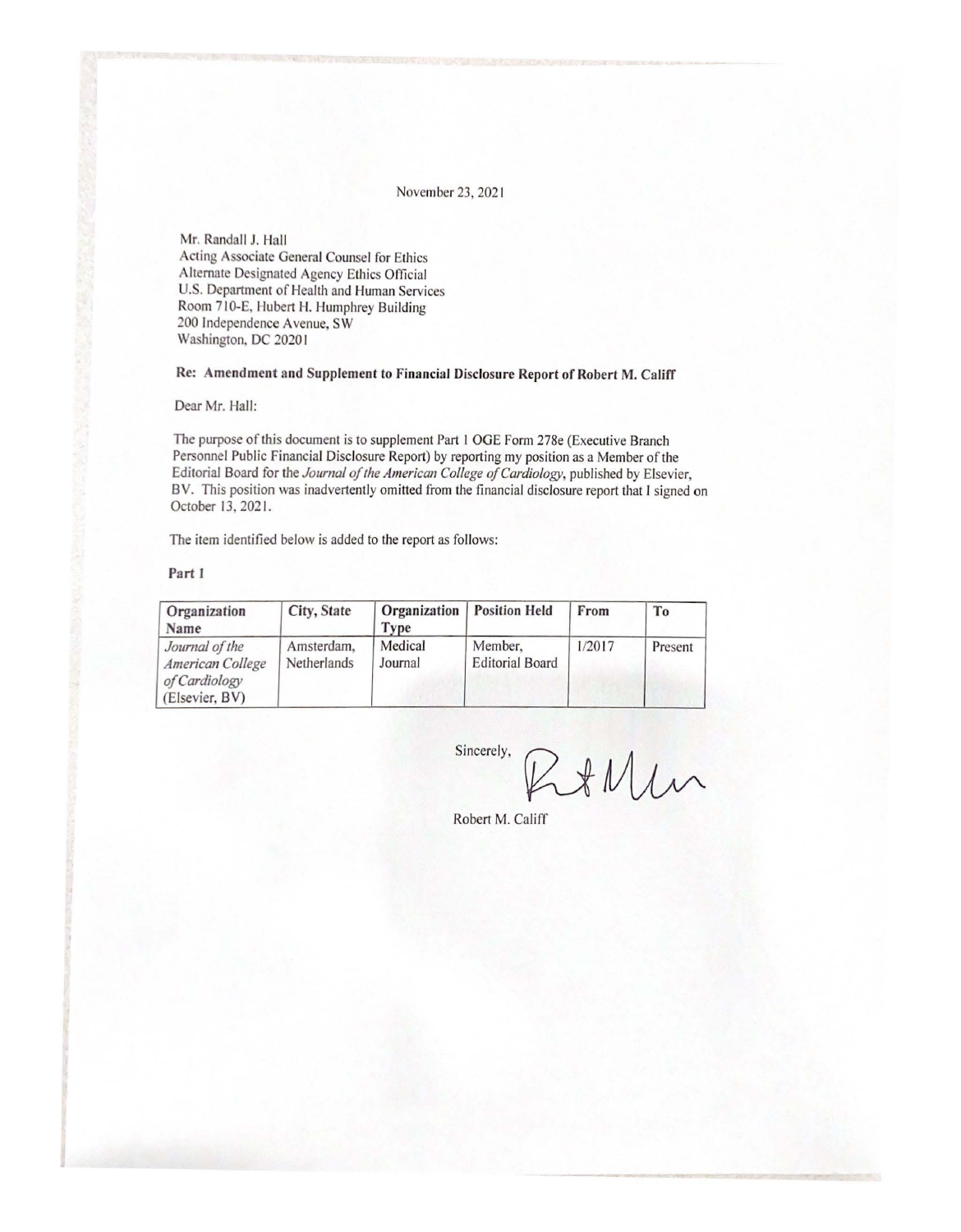Nominee Report | U.S. Office of Government Ethics; 5 C.F.R. part 2634 | Form Approved: OMB No. (3209-0001) (Updated July 2020)

# Executive Branch PersonnelPublic Financial Disclosure Report (OGE Form 278e)

### Filer's Information

Califf, Robert

Commissioner of Food & Drugs, Food & Drug Administration, Department of Health & Human Services

Other Federal Government Positions Held During the Preceding 12 Months:

Member, All of Us Research Program Advisory Panel, National Institutes of Health, Department of Health & Human Services (3/2018 - Present)

Names of Congressional Committees Considering Nomination:

●Committee on Health, Education, Labor, and Pensions

Electronic Signature - I certify that the statements I have made in this form are true, complete and correct to the best of my knowledge.

/s/ Califf, Robert [electronically signed on 10/13/2021 by Califf, Robert in Integrity.gov]

Agency Ethics Official's Opinion - On the basis of information contained in this report, I conclude that the filer is in compliance with applicable laws and regulations (subject toany comments below).

/s/ Hall, Randall, Certifying Official [electronically signed on 11/16/2021 by Hall, Randall in Integrity.gov]

Other review conducted by

/s/ Hall, Randall, Ethics Official [electronically signed on 11/16/2021 by Hall, Randall in Integrity.gov]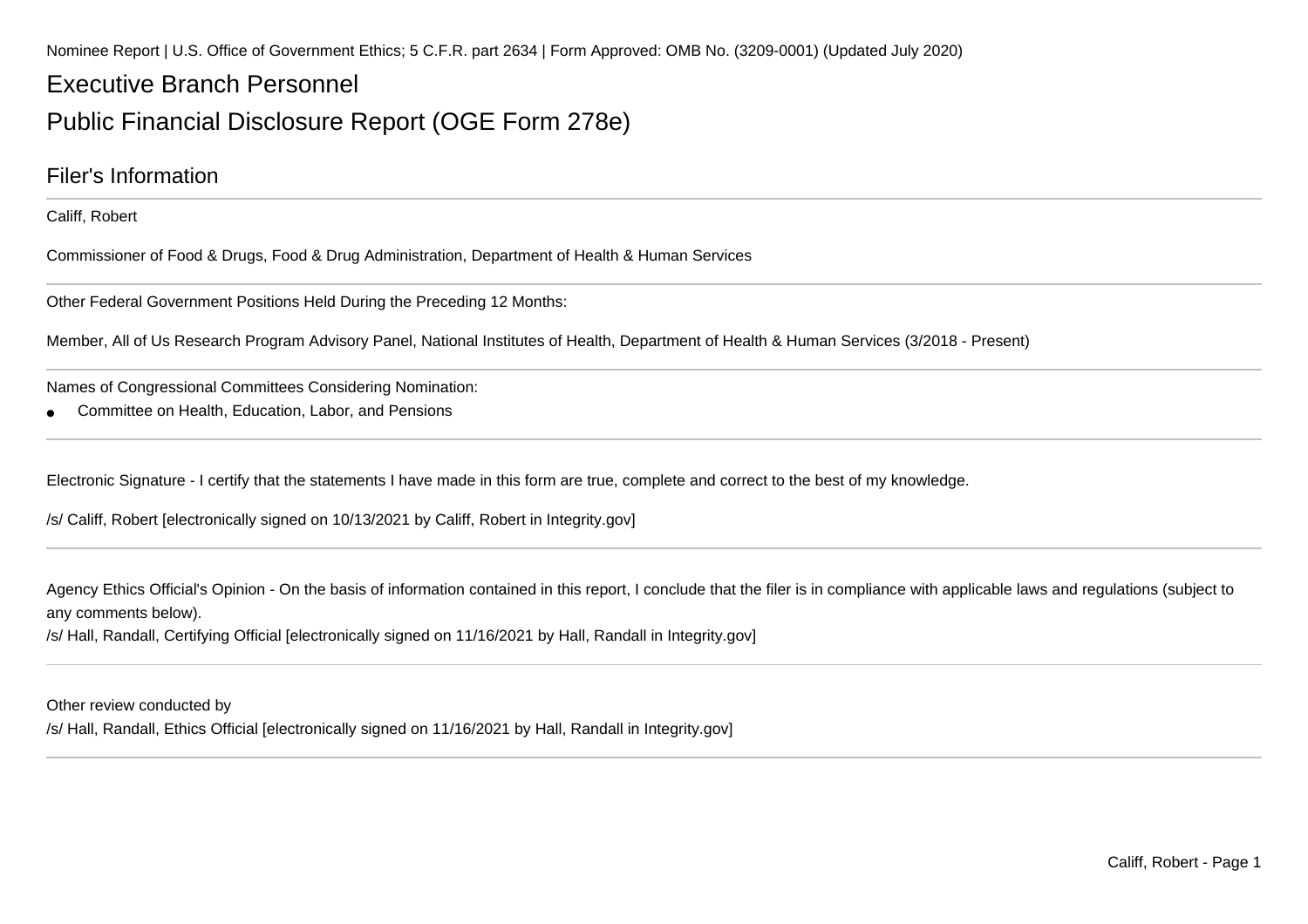U.S. Office of Government Ethics Certification/s/ Apol, David, Certifying Official [electronically signed on 11/17/2021 by Apol, David in Integrity.gov]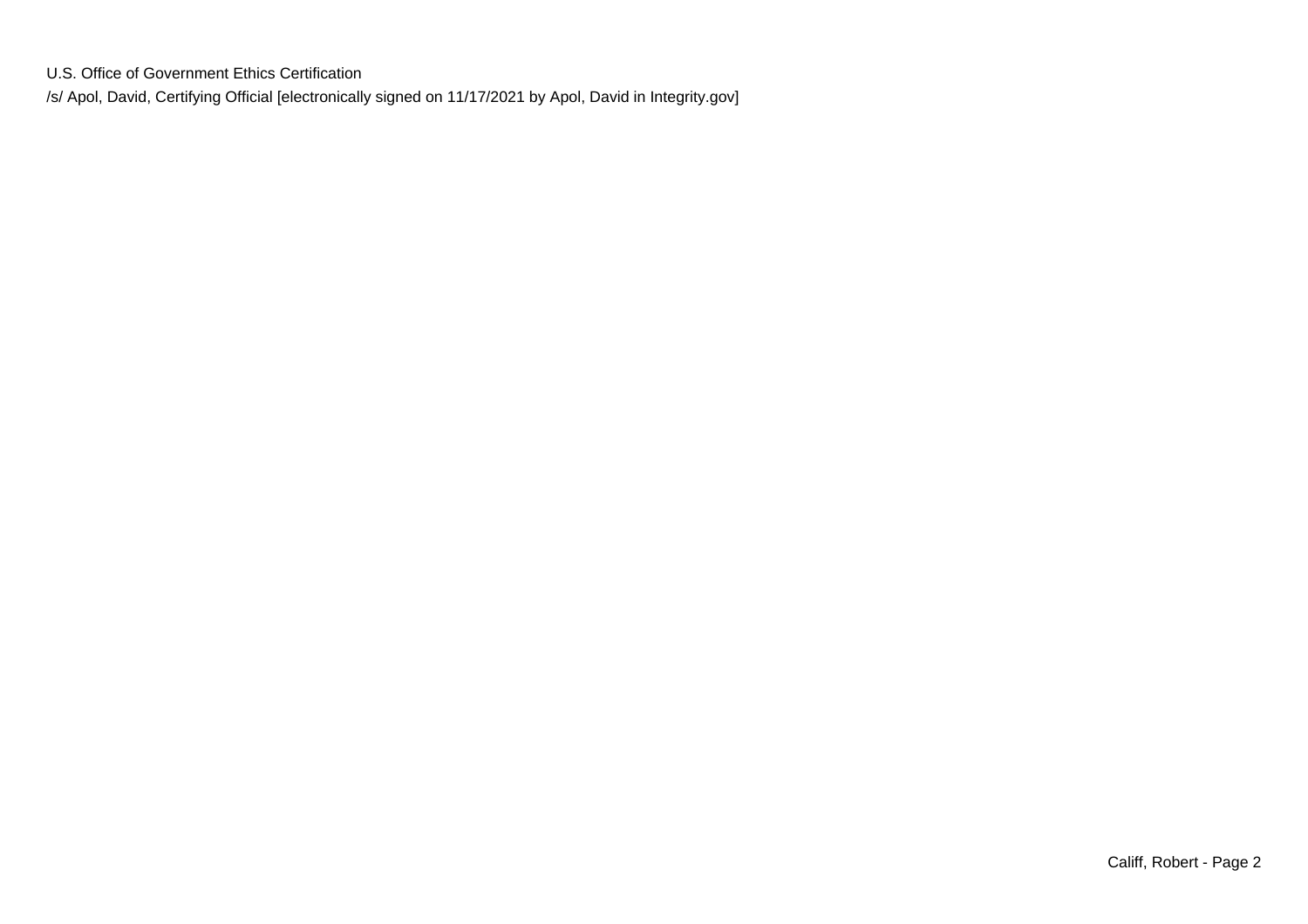## 1. Filer's Positions Held Outside United States Government

| #              | <b>ORGANIZATION NAME</b>                                                           |             | CITY, STATE                        | <b>ORGANIZATION</b><br><b>TYPE</b> | <b>POSITION</b><br><b>HELD</b>                                                                         | <b>FROM</b> | <b>TO</b> |
|----------------|------------------------------------------------------------------------------------|-------------|------------------------------------|------------------------------------|--------------------------------------------------------------------------------------------------------|-------------|-----------|
|                | Bitterroot Bio, Inc.                                                               | See Endnote | Palo Alto,<br>California           | Corporation                        | Consultant                                                                                             | 8/2021      | Present   |
| $\overline{2}$ | AMYRIAD Pharma, Inc. (previous name:<br>Leszath Pharma, Inc.)                      |             | Los Angeles,<br>California         | Corporation                        | Member,<br><b>Advisory Team</b>                                                                        | 6/2021      | Present   |
| 3              | Critical Path Institute (C-PATH)                                                   |             | Tucson, Arizona                    | Non-Profit                         | Member, Board<br>of Directors<br>(unpaid)                                                              | 5/2021      | Present   |
| 4              | Mayo Foundation for Medical Education &<br>Research                                | See Endnote | Rochester,<br>Minnesota            | Non-Profit                         | Member,<br>Scientific<br>Advisory<br>Committee,<br>Cardiovascular<br><b>Research Center</b>            | 2/2021      | Present   |
| 5              | Centessa Pharmaceuticals, PLC                                                      |             | Cambridge,<br><b>Massachusetts</b> | <b>Public Limited</b><br>Company   | Member,<br>Nominating &<br>Corporate<br>Governance<br>Committee of the<br>Board of<br><b>Directors</b> | 5/2021      | Present   |
| 6              | Centessa Pharmaceuticals, PLC (former<br>name: United Medicines Biopharma Limited) |             | Cambridge,<br><b>Massachusetts</b> | <b>Public Limited</b><br>Company   | Member, Board<br>of Directors                                                                          | 1/2021      | Present   |
| $\overline{7}$ | Clinetic, Inc.                                                                     |             | Raleigh, North<br>Carolina         | Corporation                        | Member, Board<br>of Directors<br>(unpaid)                                                              | 1/2021      | Present   |
| 8              | Basking Biosciences, Inc.                                                          |             | Columbus, Ohio                     | Corporation                        | Member, Clinical<br><b>Advisory Board</b><br>(unpaid)                                                  | 11/2020     | Present   |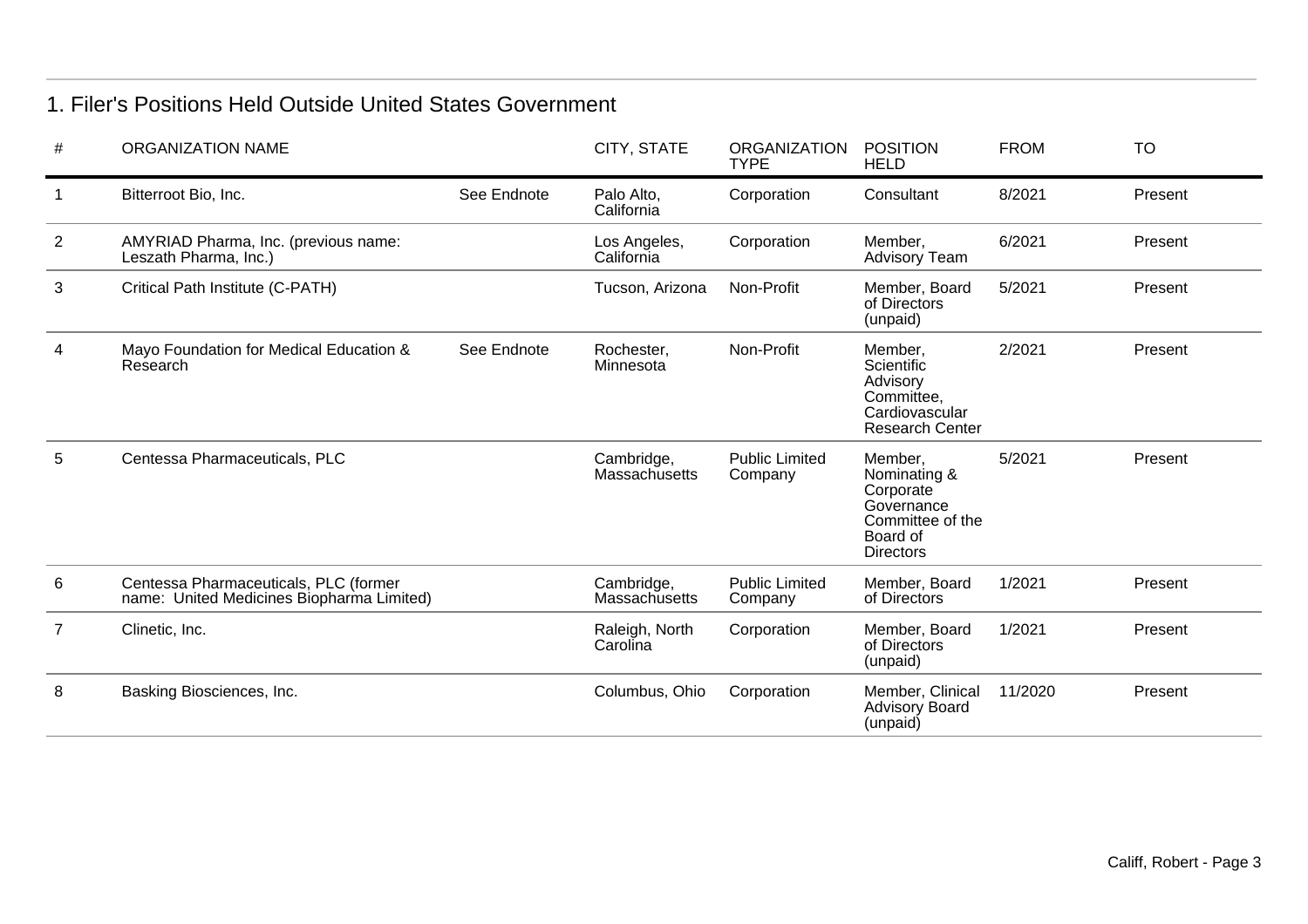| $\#$ | <b>ORGANIZATION NAME</b>             |             | CITY, STATE                   | <b>ORGANIZATION</b><br><b>TYPE</b> | <b>POSITION</b><br><b>HELD</b>                                                                                        | <b>FROM</b> | <b>TO</b> |
|------|--------------------------------------|-------------|-------------------------------|------------------------------------|-----------------------------------------------------------------------------------------------------------------------|-------------|-----------|
| 9    | Medical University of South Carolina |             | Charleston,<br>South Carolina | University/Colleg<br>e             | Member,<br>Advisory Board,<br>South Carolina<br>Clinical &<br>Translational<br>Science Institute                      | 10/2020     | Present   |
| 10   | Vanderbilt University Medical Center |             | Nashville,<br>Tennessee       | University/Colleg<br>e             | Member,<br><b>Biomedical</b><br><b>Science Advisory</b><br>Board, Office of<br>Research                               | 12/2019     | Present   |
| 11   | <b>Duke University</b>               | See Endnote | Durham, North<br>Carolina     | University/Colleg<br>е             | Adjunct<br>Professor of<br>Medicine, Duke<br>University<br>School of<br>Medicine<br>(unpaid)                          | 11/2019     | Present   |
| 12   | <b>Duke University</b>               | See Endnote | Durham, North<br>Carolina     | University/Colleg<br>е             | Donald F. Fortin,<br>M.D.<br>Distinguished<br>Professor of<br>Cardiology, Duke<br>University<br>School of<br>Medicine | 7/1999      | 12/2019   |
| 13   | <b>Duke University</b>               | See Endnote | Durham, North<br>Carolina     | University/Colleg<br>e             | Director, Duke<br>Forge                                                                                               | 5/2017      | 11/2019   |
| 14   | <b>Duke University</b>               |             | Durham, North<br>Carolina     | University/Colleg<br>e             | Professor of<br>Medicine<br>(tenured), Duke<br><b>University</b><br>School of<br>Medicine                             | 2/1995      | 11/2019   |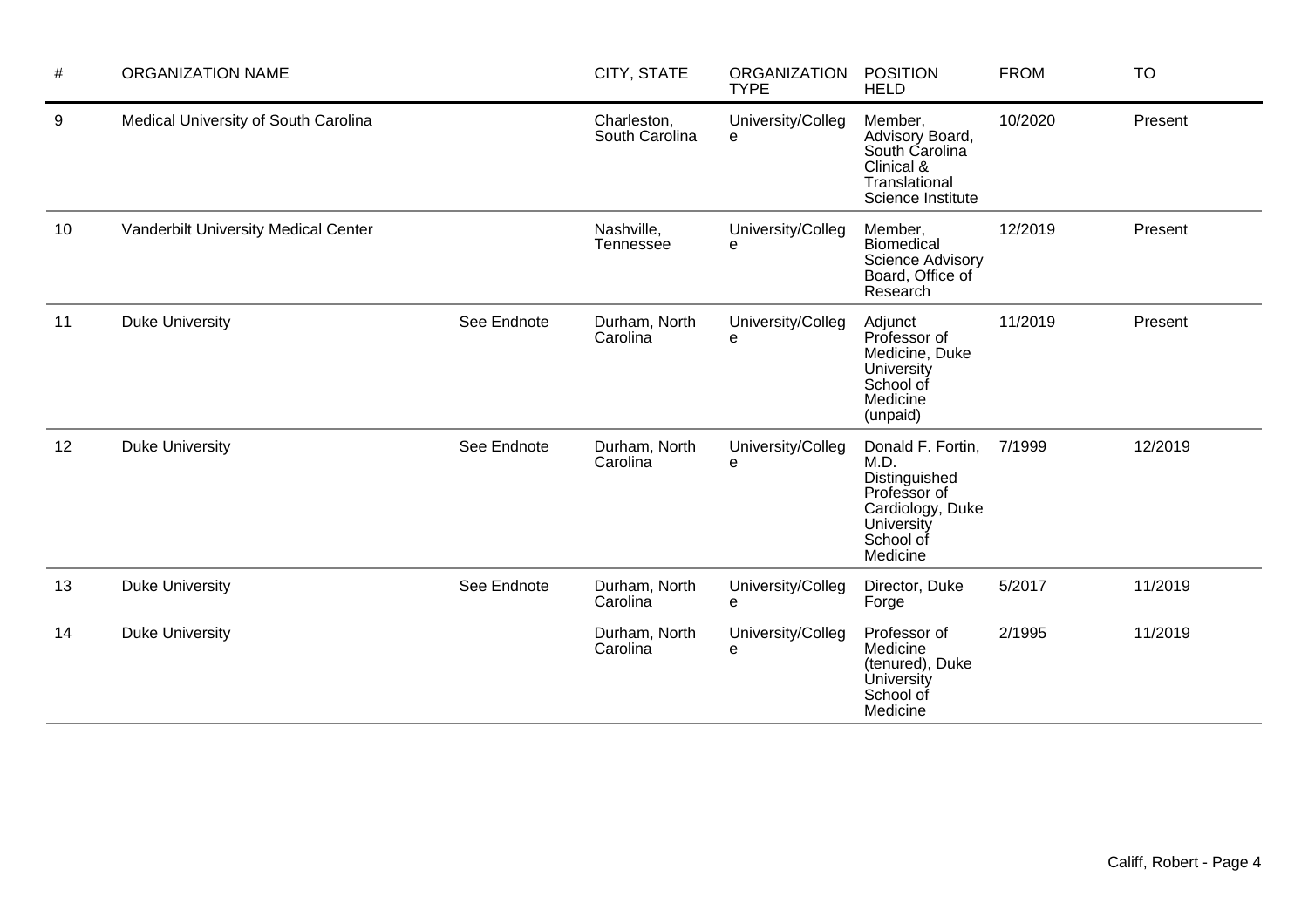| $\#$ | <b>ORGANIZATION NAME</b>                                                 |             | CITY, STATE                            | <b>ORGANIZATION</b><br><b>TYPE</b>      | <b>POSITION</b><br><b>HELD</b>                                                                                               | <b>FROM</b> | <b>TO</b> |
|------|--------------------------------------------------------------------------|-------------|----------------------------------------|-----------------------------------------|------------------------------------------------------------------------------------------------------------------------------|-------------|-----------|
| 15   | OneFifteen                                                               |             | Dublin, Ohio                           | Non-Profit                              | Chair,<br>OneFifteen<br><b>Recovery Board</b><br>(unpaid)                                                                    | 2/2019      | Present   |
| 16   | Medicxi Ventures (UK), LLP                                               |             | London, England                        | <b>Limited Liability</b><br>Partnership | Member,<br>Scientific<br><b>Advisory Board</b><br>(unpaid)                                                                   | 4/2018      | Present   |
| 17   | Cytokinetics, Inc.                                                       |             | South San<br>Francisco,<br>California  | Corporation                             | Member, Board<br>of Directors; and<br>Member,<br>Science &<br>Technology<br>Committee of the<br>Board of<br><b>Directors</b> | 2/2018      | Present   |
| 18   | University of Colorado                                                   |             | Denver,<br>California                  | University/Colleg<br>e                  | Member,<br>Advisory Board,<br>Colorado Clinical<br>& Translational<br>Science Institute                                      | 1/2018      | Present   |
| 19   | Clinical Research Forum, Inc.                                            |             | Washington,<br>District of<br>Columbia | Non-Profit                              | Member, Board<br>of Directors<br>(unpaid)                                                                                    | 11/2017     | Present   |
| 20   | <b>Stanford University</b>                                               |             | Palo Alto,<br>California               | University/Colleg<br>e                  | Adjunct<br>Professor of<br>Medicine,<br>Stanford<br>University<br>School of<br>Medicine<br>(unpaid)                          | 7/2017      | Present   |
| 21   | Verily Life Sciences, LLC (wholly owned<br>subsidiary of Alphabet, Inc.) | See Endnote | South San<br>Francisco,<br>California  | <b>Limited Liability</b><br>Company     | Senior Advisor                                                                                                               | 4/2017      | Present   |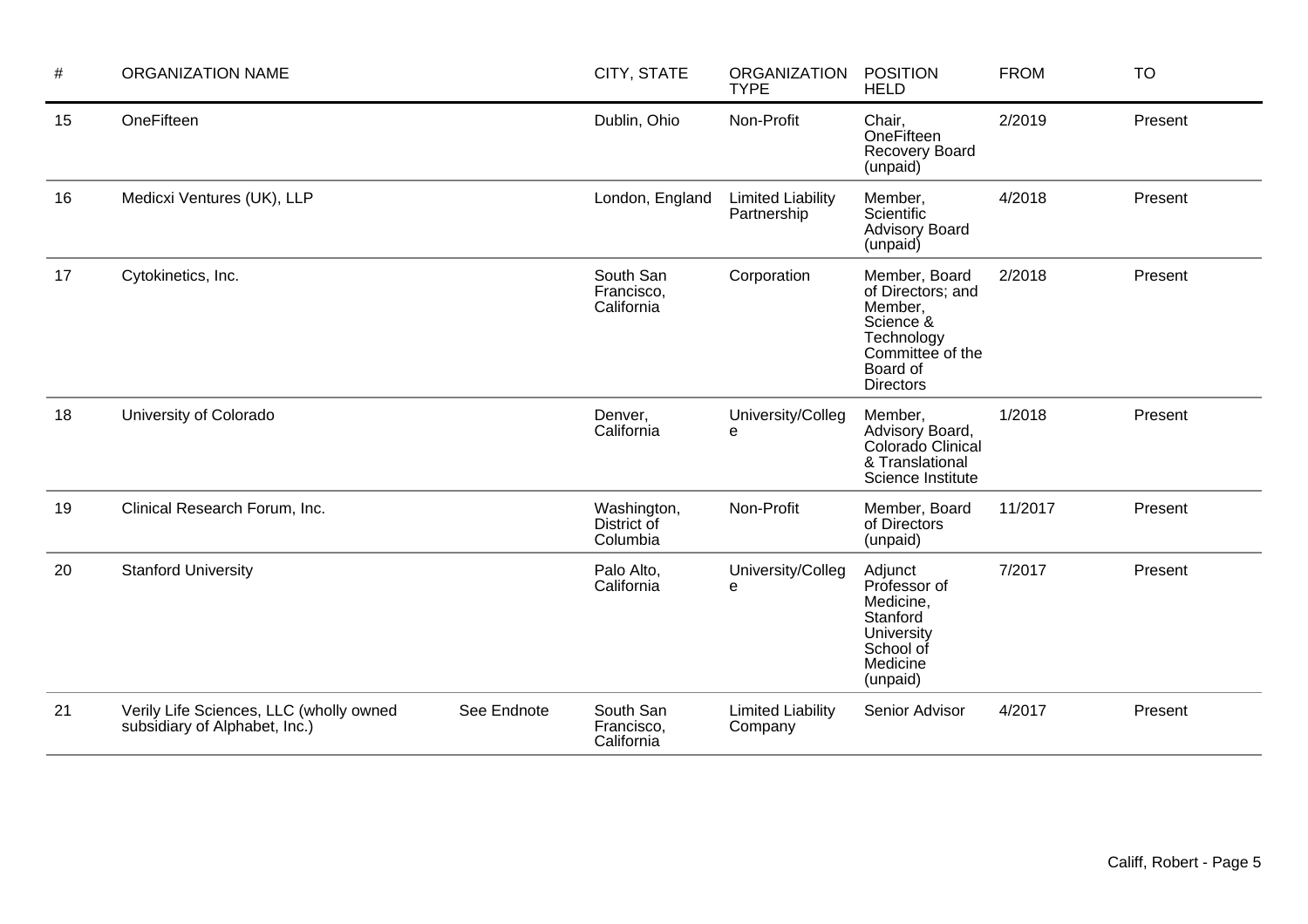| #  | <b>ORGANIZATION NAME</b>                                             |             | CITY, STATE                  | <b>ORGANIZATION</b><br><b>TYPE</b> | <b>POSITION</b><br><b>HELD</b>                            | <b>FROM</b> | TO      |
|----|----------------------------------------------------------------------|-------------|------------------------------|------------------------------------|-----------------------------------------------------------|-------------|---------|
| 22 | Google, LLC (wholly owned subsidiary of<br>Alphabet, Inc.)           | See Endnote | Mountain View.<br>California | Limited Liability<br>Company       | Senior Advisor.<br>Google Health                          | 4/2017      | Present |
| 23 | European Heart Journal (Oxford University<br>Press)                  |             | Oxford, England              | Medical Journal                    | <b>Editorial Board</b><br>Reviewer<br>(unpaid)            | 3/2017      | Present |
| 24 | Keystone Symposia on Molecular & Cellular<br><b>Biology</b>          |             | Silverthorne.<br>Colorado    | Non-Profit                         | Member, Board<br>of Directors<br>(unpaid)                 | 1/2017      | Present |
| 25 | National Research Foundation, Singapore<br>(Prime Minister's Office) | See Endnote | Singapore                    | Foreign<br>Government              | Member.<br>Advisory Board,<br>Human Health &<br>Potential | 7/2021      | Present |

# 2. Filer's Employment Assets & Income and Retirement Accounts

| # | <b>DESCRIPTION</b>                                               |             | EIF | <b>VALUE</b>       | <b>INCOME TYPE</b>                                  | <b>INCOME</b><br><b>AMOUNT</b> |
|---|------------------------------------------------------------------|-------------|-----|--------------------|-----------------------------------------------------|--------------------------------|
|   | Medical University of South Carolina                             | See Endnote | N/A |                    | Charitable<br><b>Donations Made</b><br>on My Behalf | \$1,000                        |
| 2 | Vanderbilt University Medical Center                             |             | N/A |                    | <b>Advisory Board</b><br>Fees                       | \$5,000                        |
| 3 | University of Colorado                                           |             | N/A |                    | <b>Advisory Board</b><br>Fees                       | \$2,000                        |
| 4 | Centessa Pharmaceuticals, PLC                                    |             | N/A |                    | Board of<br>Directors Fees                          | \$20,826                       |
| 5 | Centessa Pharmaceuticals, PLC                                    |             | N/A |                    | <b>Committee Fees</b>                               | \$563                          |
| 6 | Centessa Pharmaceuticals, PLC, director<br>fees: cash receivable |             | N/A | $$1,001 - $15,000$ |                                                     | None (or less<br>than $$201)$  |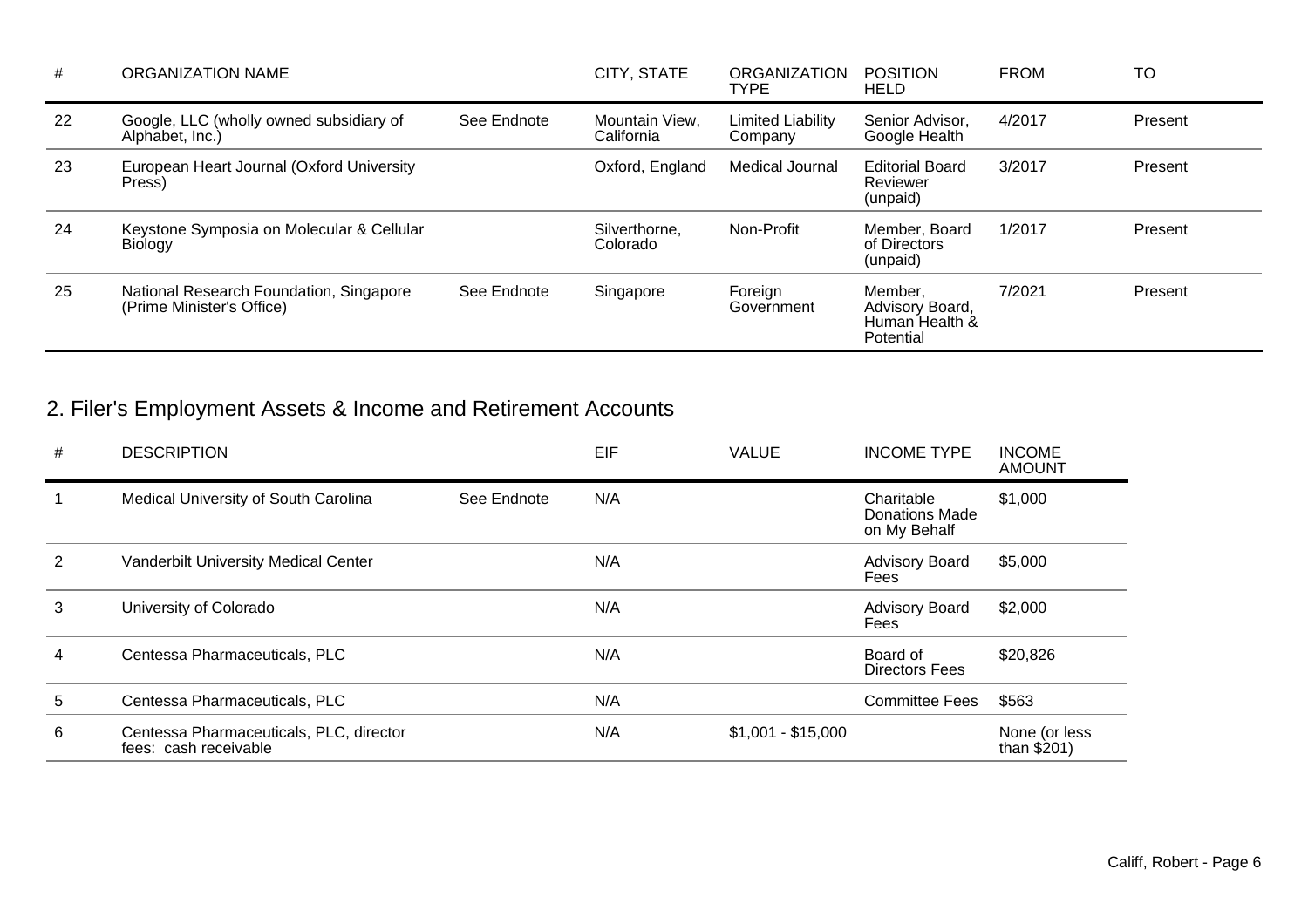| $\#$           | <b>DESCRIPTION</b>                                                               |             | EIF | <b>VALUE</b>                  | <b>INCOME TYPE</b>                | <b>INCOME</b><br><b>AMOUNT</b> |
|----------------|----------------------------------------------------------------------------------|-------------|-----|-------------------------------|-----------------------------------|--------------------------------|
| $\overline{7}$ | Centessa Pharmaceuticals, PLC, committee<br>fees: cash receivable                |             | N/A | $$1,001 - $15,000$            |                                   | None (or less<br>than $$201)$  |
| 8              | Centessa Pharmaceuticals, PLC, unvested<br>stock options                         | See Endnote | N/A | $$1,000,001 -$<br>\$5,000,000 |                                   | None (or less<br>than $$201)$  |
| 9              | Clinetic, Inc. (health software & technology<br>solutions), vested stock options |             | N/A | $$15,001 -$<br>\$50,000       |                                   | None (or less<br>than $$201)$  |
| 10             | Cytokinetics, Inc.                                                               |             | N/A |                               | Board of<br><b>Directors Fees</b> | \$41,299                       |
| 11             | Cytokinetics, Inc.                                                               |             | N/A |                               | <b>Committee Fees</b>             | \$15,000                       |
| 12             | Cytokinetics, Inc. (CYTK)                                                        |             | N/A | $$15,001 -$<br>\$50,000       |                                   | None (or less<br>than $$201)$  |
| 13             | Cytokinetics, Inc., unvested restricted stock<br>units                           |             | N/A | $$100,001 -$<br>\$250,000     |                                   | None (or less<br>than $$201)$  |
| 14             | Cytokinetics, Inc., vested stock options #1                                      |             | N/A | $$250,001 -$<br>\$500,000     |                                   | None (or less<br>than $$201)$  |
| 15             | Cytokinetics, Inc., vested stock options #2                                      |             | N/A | $$100,001 -$<br>\$250,000     |                                   | None (or less<br>than $$201)$  |
| 16             | Cytokinetics, Inc., vested stock options #3                                      |             | N/A | $$1,001 - $15,000$            |                                   | None (or less<br>than $$201)$  |
| 17             | Cytokinetics, Inc., vested stock options #4                                      |             | N/A | $$100,001 -$<br>\$250,000     |                                   | None (or less<br>than $$201)$  |
| 18             | Cytokinetics, Inc., vested stock options #5                                      |             | N/A | $$15,001 -$<br>\$50,000       |                                   | None (or less<br>than $$201)$  |
| 19             | Cytokinetics, Inc., vested stock options #6                                      |             | N/A | $$50,001 -$<br>\$100,000      |                                   | None (or less<br>than $$201)$  |
| 20             | Cytokinetics, Inc., vested stock options #7                                      |             | N/A | $$250,001 -$<br>\$500,000     |                                   | None (or less<br>than $$201)$  |
| 21             | Cytokinetics, Inc., vested stock options #8                                      |             | N/A | $$100,001 -$<br>\$250,000     |                                   | None (or less<br>than $$201)$  |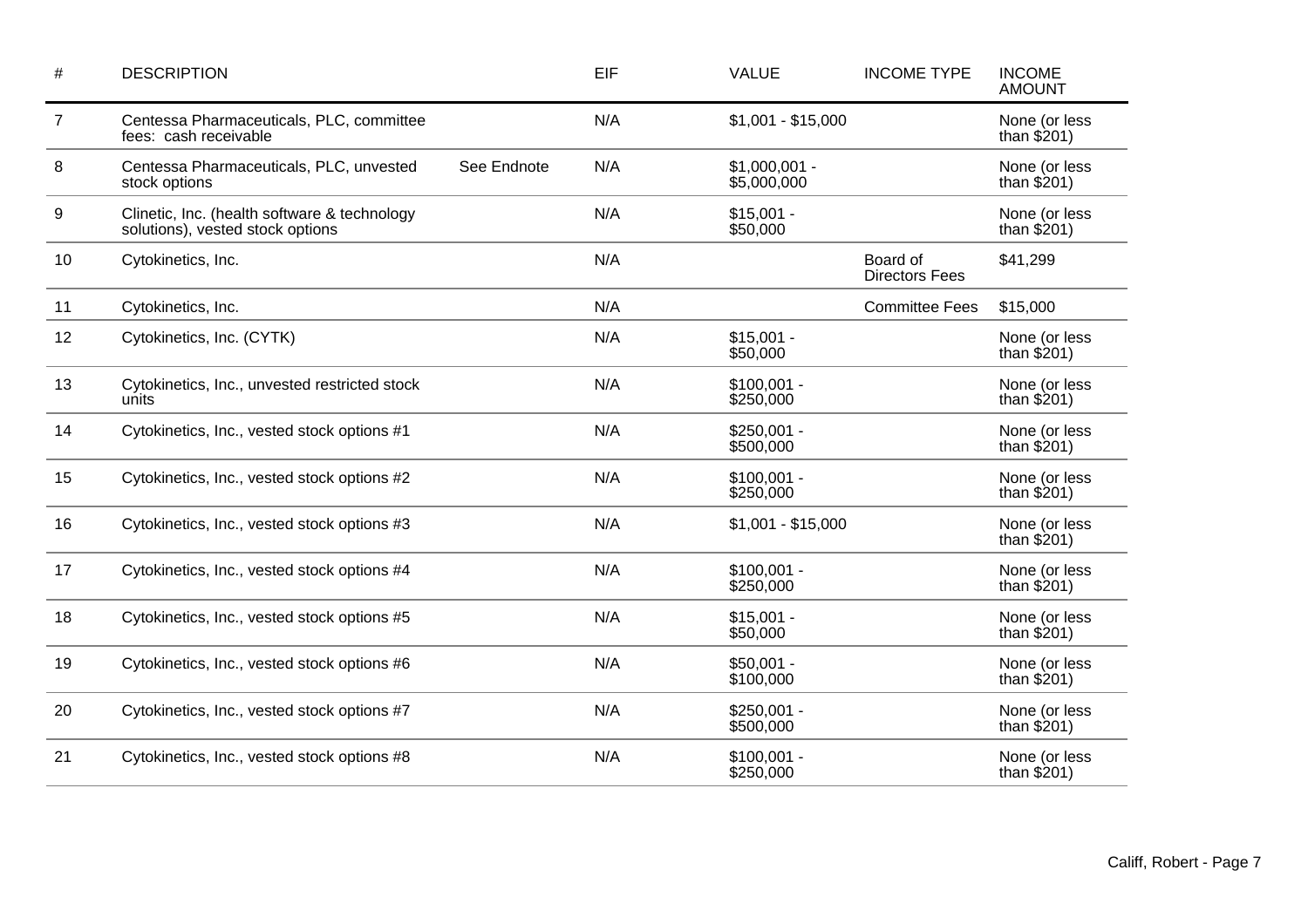| $\#$ | <b>DESCRIPTION</b>                                                                     | EIF       | <b>VALUE</b>                  | <b>INCOME TYPE</b> | <b>INCOME</b><br><b>AMOUNT</b> |
|------|----------------------------------------------------------------------------------------|-----------|-------------------------------|--------------------|--------------------------------|
| 22   | Cytokinetics, Inc., unvested stock options                                             | N/A       | $$50,001 -$<br>\$100,000      |                    | None (or less<br>than $$201)$  |
| 23   | Verily Life Sciences, LLC (research<br>organization devoted to study of life sciences) | N/A       |                               | Salary & Bonus     | \$2,713,883                    |
| 24   | Verily Life Sciences, LLC, Employee Units<br>(vested Verily Award Units)               | N/A       | $$1,000,001 -$<br>\$5,000,000 |                    | None (or less<br>than $$201)$  |
| 25   | Verily Life Sciences, LLC, unvested Verily<br><b>Award Units</b>                       | N/A       | $$250,001 -$<br>\$500,000     |                    | None (or less<br>than $$201)$  |
| 26   | Google, LLC, 401(k) Savings Plan                                                       | No        |                               |                    |                                |
| 26.1 | Vanguard Target Retirement 2015 Trust<br>Select                                        | Yes       | $$100,001 -$<br>\$250,000     |                    | None (or less<br>than $$201)$  |
| 27   | Filer's IRA                                                                            | <b>No</b> |                               |                    |                                |
| 27.1 | Acme United Corporation (ACU)                                                          | N/A       | $$250,001 -$<br>\$500,000     |                    | None (or less<br>than $$201)$  |
| 27.2 | Agnico Eagle Mines Limited (AEM)                                                       | N/A       | $$250,001 -$<br>\$500,000     |                    | None (or less<br>than $$201)$  |
| 27.3 | Amgen, Inc. (AMGN)                                                                     | N/A       | $$250,001 -$<br>\$500,000     |                    | None (or less<br>than $$201)$  |
| 27.4 | B&G Foods, Inc. (BGS)                                                                  | N/A       | $$100,001 -$<br>\$250,000     |                    | None (or less<br>than $$201)$  |
| 27.5 | Bristol-Myers Squibb Co. (BMY)                                                         | N/A       | $$250,001 -$<br>\$500,000     |                    | None (or less<br>than $$201)$  |
| 27.6 | Carrier Global Corporation (CARR)                                                      | N/A       | $$250,001 -$<br>\$500,000     |                    | None (or less<br>than $$201)$  |
| 27.7 | Dime Community Bancshares, Inc. (DCOM)                                                 | N/A       | $$100,001 -$<br>\$250,000     |                    | None (or less<br>than $$201)$  |
| 27.8 | Discovery, Inc. (DISCK)                                                                | N/A       | $$100,001 -$<br>\$250,000     |                    | None (or less<br>than $$201)$  |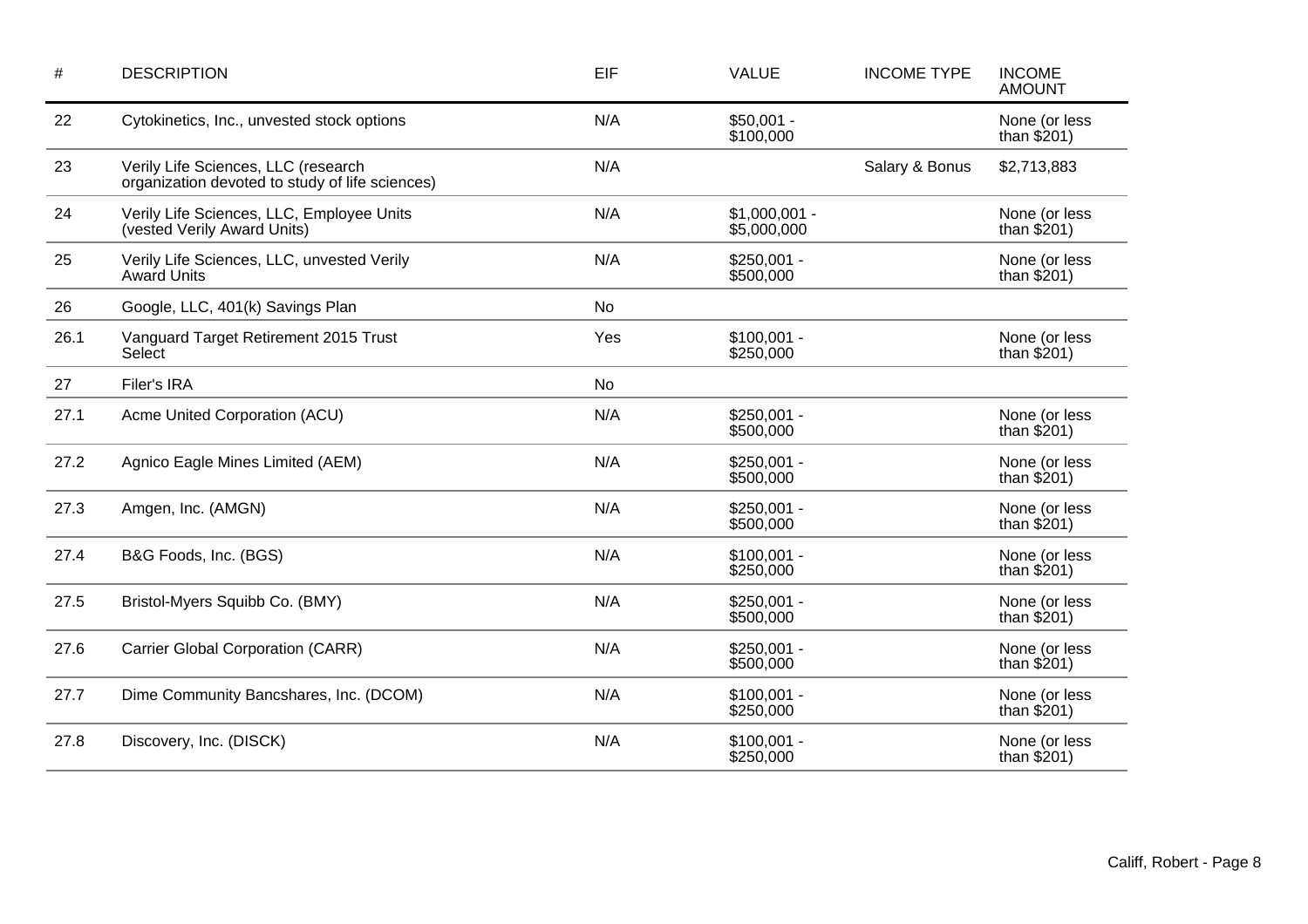| $\#$  | <b>DESCRIPTION</b>                     | EIF | <b>VALUE</b>                | <b>INCOME TYPE</b> | <b>INCOME</b><br><b>AMOUNT</b> |
|-------|----------------------------------------|-----|-----------------------------|--------------------|--------------------------------|
| 27.9  | Fastenal Co. (FAST)                    | N/A | $$250,001 -$<br>\$500,000   |                    | None (or less<br>than $$201)$  |
| 27.10 | Franchise Group, Inc. (FRG)            | N/A | $$100,001 -$<br>\$250,000   |                    | None (or less<br>than $$201)$  |
| 27.11 | Gilead Sciences, Inc. (GILD)           | N/A | $$100,001 -$<br>\$250,000   |                    | None (or less<br>than $$201)$  |
| 27.12 | Goldman Sachs Group, Inc. (GS)         | N/A | $$100,001 -$<br>\$250,000   |                    | None (or less<br>than $$201)$  |
| 27.13 | Greenhill & Co., Inc. (GHL)            | N/A | $$100,001 -$<br>\$250,000   |                    | None (or less<br>than $$201)$  |
| 27.14 | InterDigital, Inc. (IDCC)              | N/A | $$100,001 -$<br>\$250,000   |                    | None (or less<br>than $$201)$  |
| 27.15 | Interpublic Group of Cos., Inc. (IPG)  | N/A | $$100,001 -$<br>\$250,000   |                    | None (or less<br>than $$201)$  |
| 27.16 | John B. Sanfilippo & Son, Inc. (JBSS)  | N/A | $$250,001 -$<br>\$500,000   |                    | None (or less<br>than $$201)$  |
| 27.17 | Kinder Morgan, Inc. (KMI)              | N/A | $$100,001 -$<br>\$250,000   |                    | None (or less<br>than $$201)$  |
| 27.18 | Mastercard, Inc. (MA)                  | N/A | $$250,001 -$<br>\$500,000   |                    | None (or less<br>than $$201)$  |
| 27.19 | Moelis & Co. (MC)                      | N/A | $$500,001 -$<br>\$1,000,000 |                    | None (or less<br>than $$201)$  |
| 27.20 | Newell Brands, Inc. (NWL)              | N/A | $$50,001 -$<br>\$100,000    |                    | None (or less<br>than $$201)$  |
| 27.21 | ONEOK, Inc. (OKE)                      | N/A | $$250,001 -$<br>\$500,000   |                    | None (or less<br>than $$201)$  |
| 27.22 | People's United Financial, Inc. (PBCT) | N/A | $$100,001 -$<br>\$250,000   |                    | None (or less<br>than $$201)$  |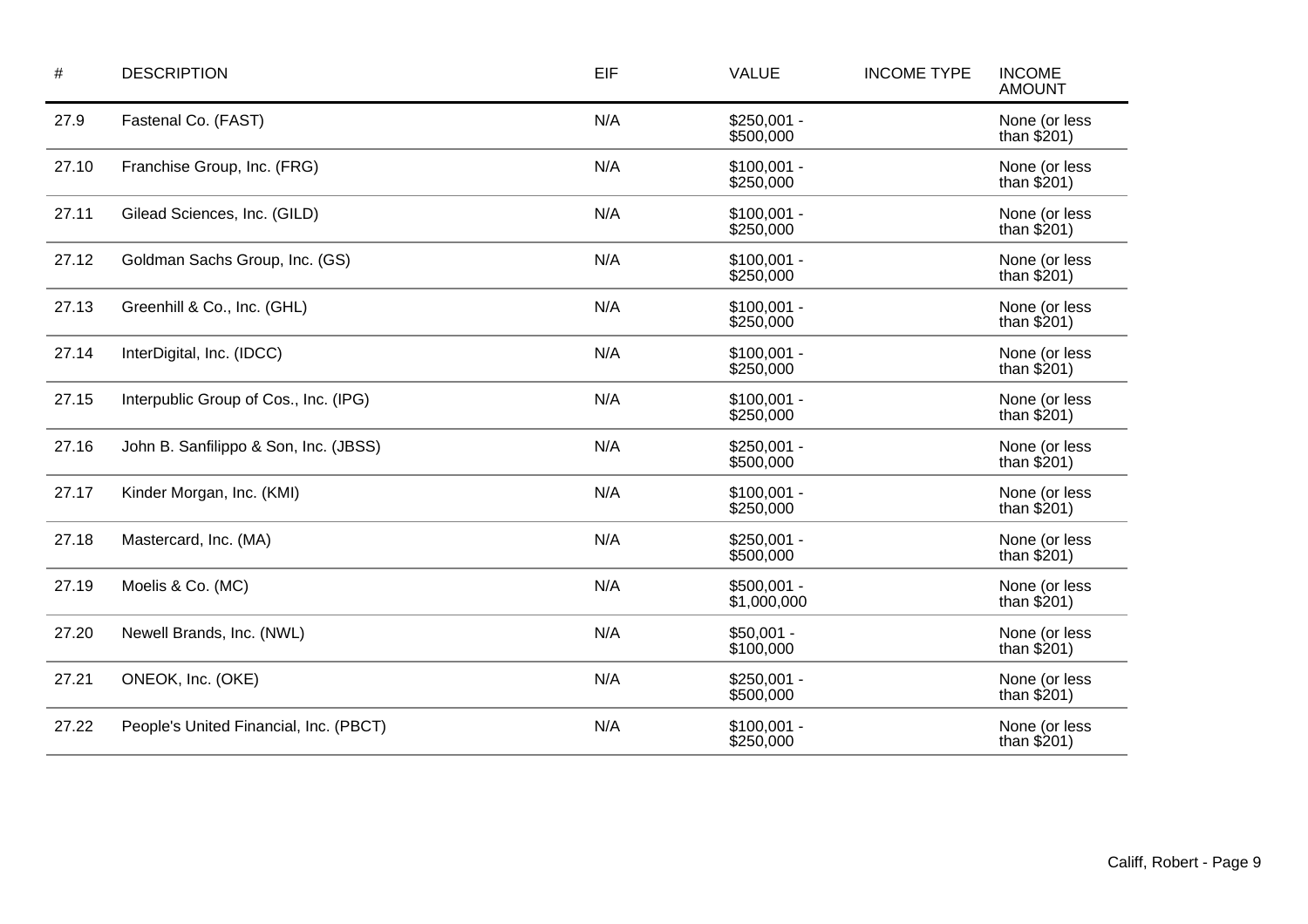| $\#$  | <b>DESCRIPTION</b>                                 | EIF | <b>VALUE</b>              | <b>INCOME TYPE</b> | <b>INCOME</b><br><b>AMOUNT</b> |
|-------|----------------------------------------------------|-----|---------------------------|--------------------|--------------------------------|
| 27.23 | Principal Financial Group, Inc. (PFG)              | N/A | $$250,001 -$<br>\$500,000 |                    | None (or less<br>than $$201)$  |
| 27.24 | Prudential Financial, Inc. (PRU)                   | N/A | $$100,001 -$<br>\$250,000 |                    | None (or less<br>than $$201)$  |
| 27.25 | QUALCOMM, Inc. (QCOM)                              | N/A | $$100,001 -$<br>\$250,000 |                    | None (or less<br>than $$201)$  |
| 27.26 | Service Properties Trust (SVC)                     | N/A | $$250,001 -$<br>\$500,000 |                    | None (or less<br>than $$201)$  |
| 27.27 | Silvercrest Asset Management Group, Inc.<br>(SAMG) | N/A | $$250,001 -$<br>\$500,000 |                    | None (or less<br>than $$201)$  |
| 27.28 | Toll Brothers, Inc. (TOL)                          | N/A | $$250,001 -$<br>\$500,000 |                    | None (or less<br>than $$201)$  |
| 27.29 | United Parcel Service, Inc. (UPS)                  | N/A | $$100,001 -$<br>\$250,000 |                    | None (or less<br>than $$201)$  |
| 27.30 | Visa, Inc. (V)                                     | N/A | $$100,001 -$<br>\$250,000 |                    | None (or less<br>than $$201)$  |
| 27.31 | Walgreens Boots Alliance, Inc. (WBA)               | N/A | $$100,001 -$<br>\$250,000 |                    | None (or less<br>than $$201)$  |
| 27.32 | WisdomTree Investments, Inc. (WETF)                | N/A | $$100,001 -$<br>\$250,000 |                    | None (or less<br>than $$201)$  |
| 27.33 | Avnet, Inc., bonds (CUSIP 053807AU7)               | N/A | $$15,001 -$<br>\$50,000   |                    | None (or less<br>than $$201)$  |
| 27.34 | B&G Foods, Inc., bonds (CUSIP 05508RAE6)           | N/A | $$50,001 -$<br>\$100,000  |                    | None (or less<br>than $$201)$  |
| 27.35 | Barclays Bank, PLC, bonds #1 (CUSIP<br>06738KVE8)  | N/A | $$15,001 -$<br>\$50,000   |                    | None (or less<br>than $$201)$  |
| 27.36 | Barclays Bank, PLC, bonds #2 (CUSIP<br>06738KWX5)  | N/A | $$15,001 -$<br>\$50,000   |                    | None (or less<br>than $$201)$  |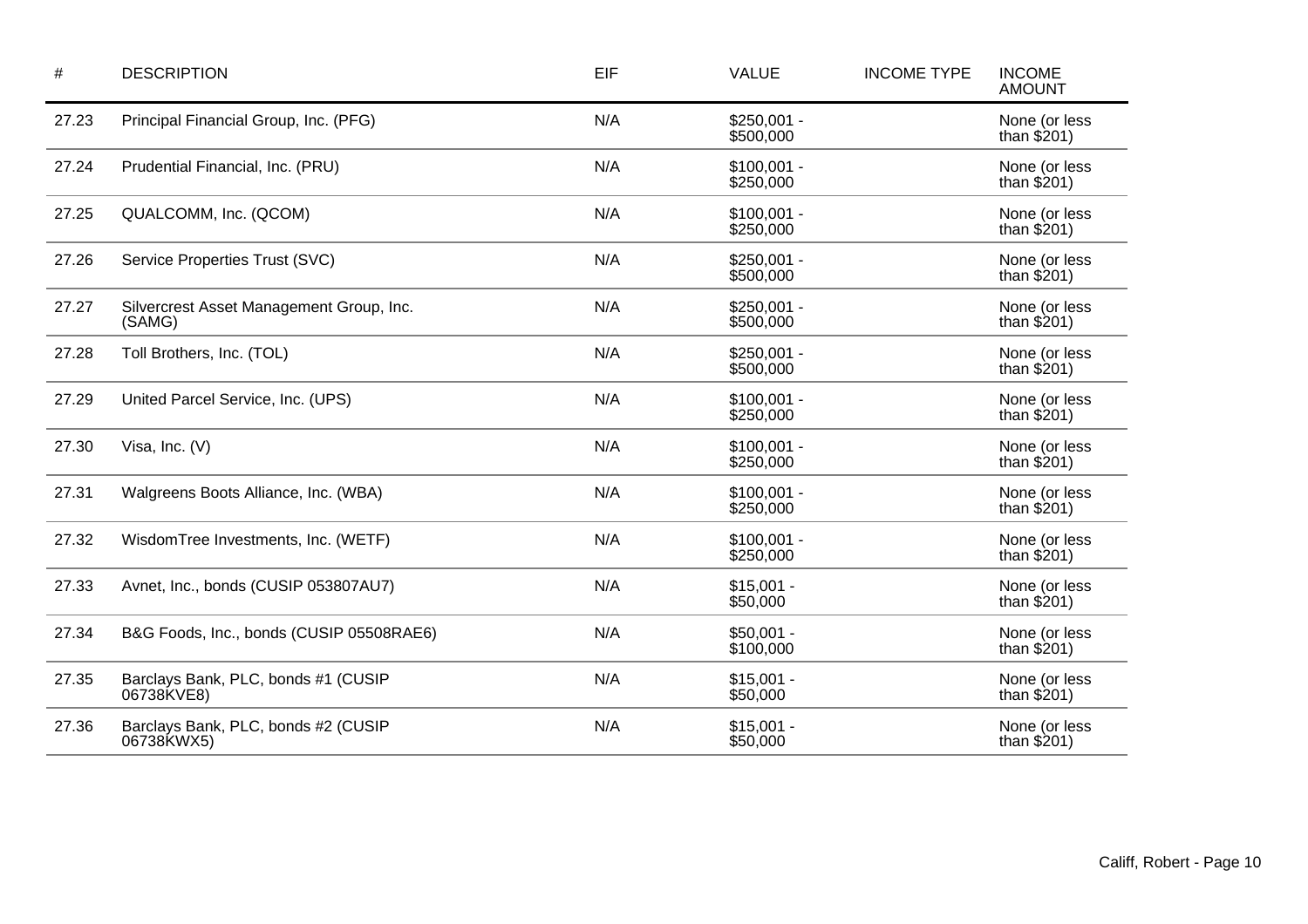| $\#$  | <b>DESCRIPTION</b>                                                   | EIF | <b>VALUE</b>             | <b>INCOME TYPE</b> | <b>INCOME</b><br><b>AMOUNT</b> |
|-------|----------------------------------------------------------------------|-----|--------------------------|--------------------|--------------------------------|
| 27.37 | BellSouth, LLC, bonds (CUSIP 079860AD4)                              | N/A | $$50,001 -$<br>\$100,000 |                    | None (or less<br>than $$201)$  |
| 27.38 | <b>BlackRock TCP Capital Corporation, bonds</b><br>(CUSIP 09259EAB4) | N/A | $$50,001 -$<br>\$100,000 |                    | None (or less<br>than $$201)$  |
| 27.39 | Deutsche Bank, AG, bonds (CUSIP<br>251526BM0)                        | N/A | $$1,001 - $15,000$       |                    | None (or less<br>than $$201)$  |
| 27.40 | Freeport-McMoRan, Inc., bonds #1 (CUSIP<br>35671DCC7)                | N/A | $$50,001 -$<br>\$100,000 |                    | None (or less<br>than $$201)$  |
| 27.41 | Freeport-McMoRan, Inc., bonds #2 (CUSIP<br>35671DCE3)                | N/A | $$50,001 -$<br>\$100,000 |                    | None (or less<br>than $$201)$  |
| 27.42 | Freeport-McMoRan, Inc., bonds #3 (CUSIP<br>35671DCG8)                | N/A | $$50,001 -$<br>\$100,000 |                    | None (or less<br>than $$201)$  |
| 27.43 | General Electric Co., bonds #1 (CUSIP<br>36962GL36)                  | N/A | $$15,001 -$<br>\$50,000  |                    | None (or less<br>than $$201)$  |
| 27.44 | General Electric Co., bonds #2 (CUSIP<br>36962GW75)                  | N/A | $$15,001 -$<br>\$50,000  |                    | None (or less<br>than $$201)$  |
| 27.45 | General Electric Co., bonds #3 (CUSIP<br>36966TLH3)                  | N/A | $$1,001 - $15,000$       |                    | None (or less<br>than $$201)$  |
| 27.46 | Goldman Sachs Group, Inc., bonds #1 (CUSIP<br>38141GMD3)             | N/A | $$1,001 - $15,000$       |                    | None (or less<br>than $$201)$  |
| 27.47 | Goldman Sachs Group, Inc., bonds #2 (CUSIP<br>38141GTZ7)             | N/A | $$15,001 -$<br>\$50,000  |                    | None (or less<br>than $$201)$  |
| 27.48 | Host Hotels & Resorts, Inc., bonds #1 (CUSIP<br>44107TAY2)           | N/A | $$50,001 -$<br>\$100,000 |                    | None (or less<br>than $$201)$  |
| 27.49 | Host Hotels & Resorts, Inc., bonds #2 (CUSIP<br>44107TAZ9)           | N/A | $$50,001 -$<br>\$100,000 |                    | None (or less<br>than $$201)$  |
| 27.50 | JPMorgan Chase & Co., bonds #1 (CUSIP<br>46647PBT2)                  | N/A | $$15,001 -$<br>\$50,000  |                    | None (or less<br>than $$201)$  |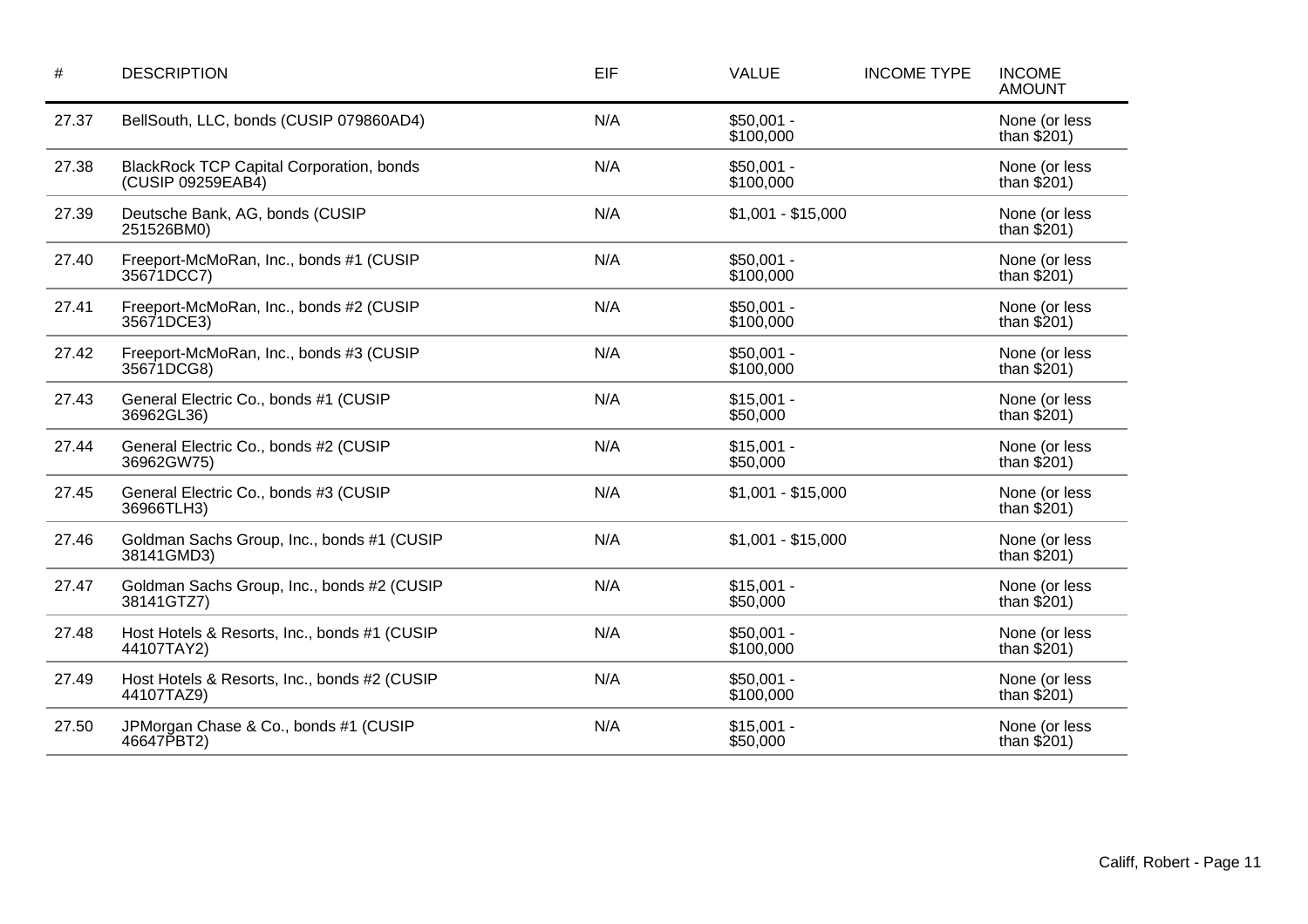| $\#$  | <b>DESCRIPTION</b>                                           | EIF | <b>VALUE</b>              | <b>INCOME TYPE</b> | <b>INCOME</b><br><b>AMOUNT</b> |
|-------|--------------------------------------------------------------|-----|---------------------------|--------------------|--------------------------------|
| 27.51 | JPMorgan Chase & Co., bonds #2 (CUSIP<br>161480AB4)          | N/A | $$15,001 -$<br>\$50,000   |                    | None (or less<br>than $$201)$  |
| 27.52 | JPMorgan Chase & Co., bonds #3 (CUSIP<br>31945HAB1)          | N/A | $$15,001 -$<br>\$50,000   |                    | None (or less<br>than $$201)$  |
| 27.53 | JPMorgan Chase & Co., bonds #4 (CUSIP<br>46647PBW5)          | N/A | $$15,001 -$<br>\$50,000   |                    | None (or less<br>than $$201)$  |
| 27.54 | JPMorgan Chase & Co., bonds #5 (CUSIP<br>161478AB8)          | N/A | $$15,001 -$<br>\$50,000   |                    | None (or less<br>than $$201)$  |
| 27.55 | JPMorgan Chase & Co., bonds #6 (CUSIP<br>16162LAB9)          | N/A | $$1,001 - $15,000$        |                    | None (or less<br>than $$201)$  |
| 27.56 | Kinder Morgan, Inc., bonds (CUSIP<br>28368EAA4)              | N/A | $$15,001 -$<br>\$50,000   |                    | None (or less<br>than $$201)$  |
| 27.57 | Kraft Heinz Foods Co., bonds (CUSIP<br>42307TAG3)            | N/A | $$100,001 -$<br>\$250,000 |                    | None (or less<br>than $$201)$  |
| 27.58 | Lamar Media Corporation, bonds #1 (CUSIP<br>513075BR1)       | N/A | $$50,001 -$<br>\$100,000  |                    | None (or less<br>than $$201)$  |
| 27.59 | Lamar Media Corporation, bonds #2 (CUSIP<br>513075BW0)       | N/A | $$50,001 -$<br>\$100,000  |                    | None (or less<br>than $$201)$  |
| 27.60 | Lamar Media Corporation, bonds #3 (CUSIP<br>513075BT7)       | N/A | $$50,001 -$<br>\$100,000  |                    | None (or less<br>than $$201)$  |
| 27.61 | National Fuel Gas Co., bonds #1 (CUSIP<br>636180BN0)         | N/A | $$1,001 - $15,000$        |                    | None (or less<br>than $$201)$  |
| 27.62 | National Fuel Gas Co., bonds #2 (CUSIP<br>636180BR1)         | N/A | $$100,001 -$<br>\$250,000 |                    | None (or less<br>than $$201)$  |
| 27.63 | New York Community Bancorp, Inc., bonds<br>(CUSIP 649445AC7) | N/A | $$50,001 -$<br>\$100,000  |                    | None (or less<br>than $$201)$  |
| 27.64 | ONEOK, Inc., bonds #1 (CUSIP 682680AW3)                      | N/A | $$15,001 -$<br>\$50,000   |                    | None (or less<br>than $$201)$  |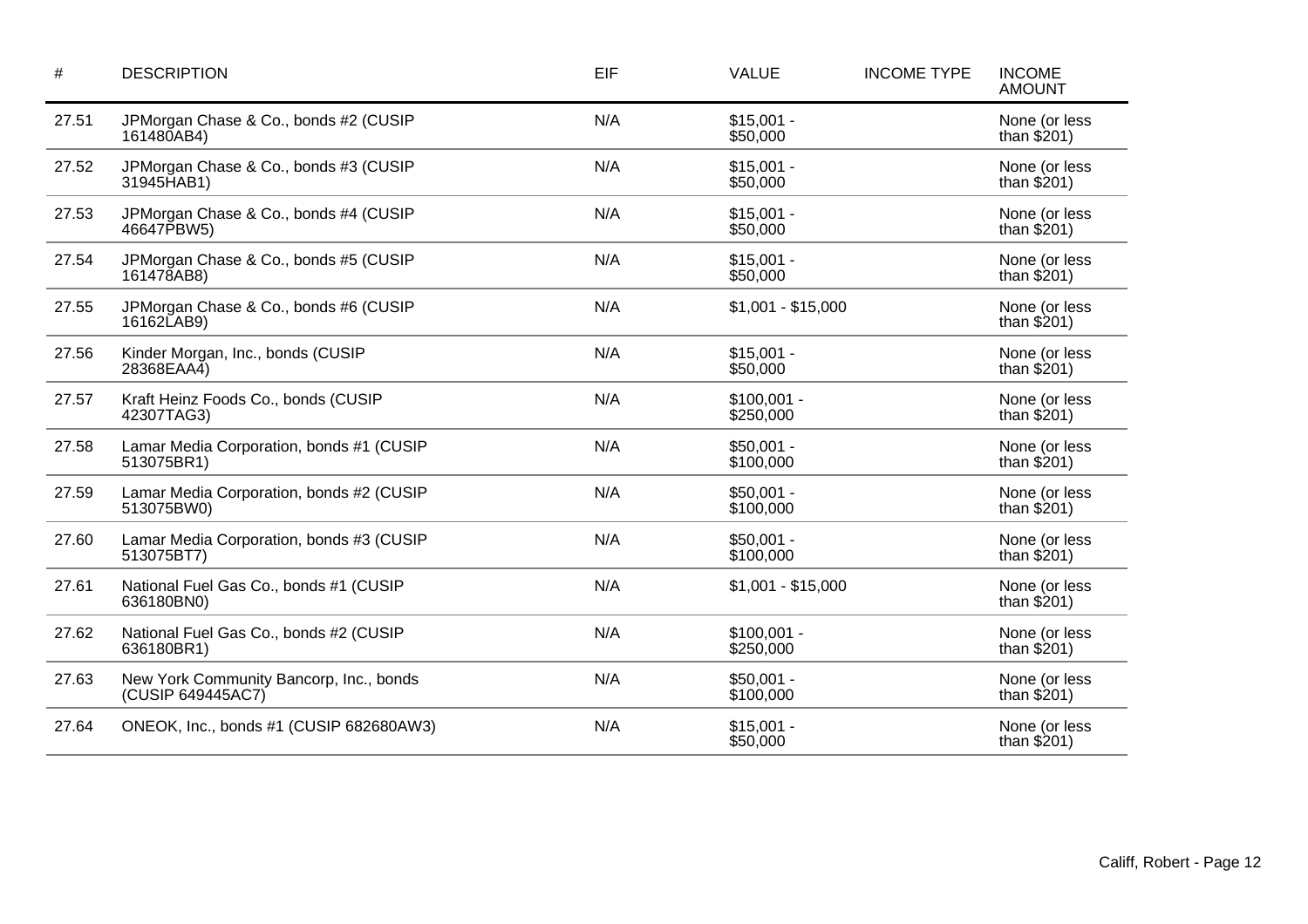| #     | <b>DESCRIPTION</b>                                              | EIF | <b>VALUE</b>             | <b>INCOME TYPE</b> | <b>INCOME</b><br><b>AMOUNT</b> |
|-------|-----------------------------------------------------------------|-----|--------------------------|--------------------|--------------------------------|
| 27.65 | ONEOK, Inc., bonds #2 (CUSIP 682680AY9)                         | N/A | $$15,001 -$<br>\$50,000  |                    | None (or less<br>than $$201)$  |
| 27.66 | Owens & Minor, Inc., bonds (CUSIP<br>690732AE2)                 | N/A | $$1,001 - $15,000$       |                    | None (or less<br>than $$201)$  |
| 27.67 | Plains All American Pipeline, LP, bonds #1<br>(CUSIP 72650RBM3) | N/A | $$50,001 -$<br>\$100,000 |                    | None (or less<br>than $$201)$  |
| 27.68 | Plains All American Pipeline, LP, bonds #2<br>(CUSIP 72650RBN1) | N/A | $$50,001 -$<br>\$100,000 |                    | None (or less<br>than $$201)$  |
| 27.69 | Service Properties Trust, bonds #1 (CUSIP<br>44106MAR3)         | N/A | $$50,001 -$<br>\$100,000 |                    | None (or less<br>than $$201)$  |
| 27.70 | Service Properties Trust, bonds #3 (CUSIP<br>44106MAT9)         | N/A | $$15,001 -$<br>\$50,000  |                    | None (or less<br>than $$201)$  |
| 27.71 | Service Properties Trust, bonds #2 (CUSIP<br>44106MAS1)         | N/A | $$50,001 -$<br>\$100,000 |                    | None (or less<br>than $$201)$  |
| 27.72 | Service Properties Trust, bonds #4 (CUSIP<br>44106MAV4)         | N/A | $$50,001 -$<br>\$100,000 |                    | None (or less<br>than $$201)$  |
| 27.73 | Service Properties Trust, bonds #5 (CUSIP<br>44106MAW2)         | N/A | $$15,001 -$<br>\$50,000  |                    | None (or less<br>than $$201)$  |
| 27.74 | Service Properties Trust, bonds #6 (CUSIP<br>44106MAX0)         | N/A | $$15,001 -$<br>\$50,000  |                    | None (or less<br>than $$201)$  |
| 27.75 | Service Properties Trust, bonds #8 (CUSIP<br>44106MAY8)         | N/A | $$50,001 -$<br>\$100,000 |                    | None (or less<br>than $$201)$  |
| 27.76 | Service Properties Trust, bonds #7 (CUSIP<br>44106MBB7)         | N/A | $$50,001 -$<br>\$100,000 |                    | None (or less<br>than $$201)$  |
| 27.77 | Starwood Hotel & Resorts, bonds (CUSIP<br>85590AAQ7)            | N/A | $$1,001 - $15,000$       |                    | None (or less<br>than $$201)$  |
| 27.78 | Tanger Properties, LP, bonds (CUSIP<br>875484AL1)               | N/A | $$1,001 - $15,000$       |                    | None (or less<br>than $$201)$  |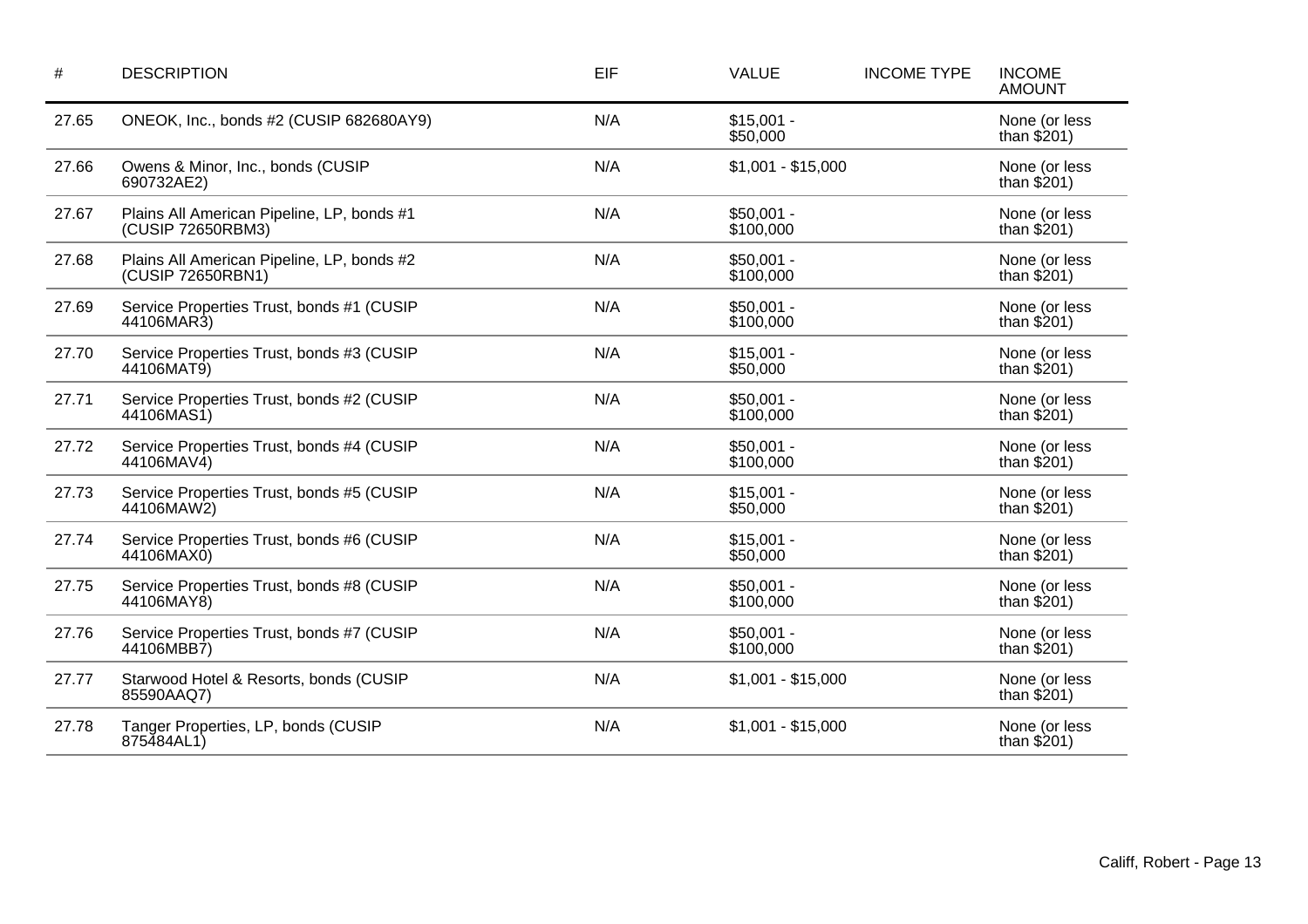| #     | <b>DESCRIPTION</b>                                 | EIF | <b>VALUE</b>            | <b>INCOME TYPE</b> | <b>INCOME</b><br><b>AMOUNT</b> |
|-------|----------------------------------------------------|-----|-------------------------|--------------------|--------------------------------|
| 27.79 | Western Union Co., bonds (CUSIP<br>959802BA6)      | N/A | $$15,001 -$<br>\$50,000 |                    | None (or less<br>than $$201)$  |
| 27.80 | Williams Cos., Inc., bonds #1 (CUSIP<br>969457BB5) | N/A | $$15,001 -$<br>\$50,000 |                    | None (or less<br>than $$201$ ) |
| 27.81 | Williams Cos., Inc., bonds #2 (CUSIP<br>969457BD1) | N/A | $$15,001 -$<br>\$50,000 |                    | None (or less<br>than $$201)$  |

# 3. Filer's Employment Agreements and Arrangements

| # | <b>EMPLOYER OR PARTY</b>                                      | CITY, STATE                 | <b>STATUS AND TERMS</b>                                                                                                                                                                                                                                                                                                                                                                                                                                                                                                                                                                                                                                                                                                                                                                                  | <b>DATE</b> |
|---|---------------------------------------------------------------|-----------------------------|----------------------------------------------------------------------------------------------------------------------------------------------------------------------------------------------------------------------------------------------------------------------------------------------------------------------------------------------------------------------------------------------------------------------------------------------------------------------------------------------------------------------------------------------------------------------------------------------------------------------------------------------------------------------------------------------------------------------------------------------------------------------------------------------------------|-------------|
|   | AMYRIAD Pharma, Inc. (previous name:<br>Leszath Pharma, Inc.) | Los Angeles,<br>California  | Pursuant to the terms of my agreement with the<br>company, should I participate in the advisory team<br>meeting scheduled for December 2021, I am entitled to<br>receive unvested stock options in the company. I will<br>forfeit my unvested stock options upon resignation.                                                                                                                                                                                                                                                                                                                                                                                                                                                                                                                            | 6/2021      |
|   | Centessa Pharmaceuticals, PLC                                 | Cambridge,<br>Massachusetts | Pursuant to my agreement with the company, I am<br>entitled to receive any outstanding board of director's<br>fees and committee fees pro-rated through the date of<br>my resignation. The company will make these payments<br>to me in the month following the end of the quarter.<br>Additionally, and pursuant to the terms of the companies<br>Amended and Restated Stock Option Incentive Plan, the<br>Administrator of the company is authorized to and has<br>agreed to accelerate the vesting of my unvested stock<br>options that vest prior to February 19, 2022. After<br>February 19, 2022, my options vest on a monthly basis.<br>Any remaining unvested options will be forfeited upon<br>resignation. Pursuant to the terms of the plan, I have 90<br>days to exercise my vested options. | 1/2021      |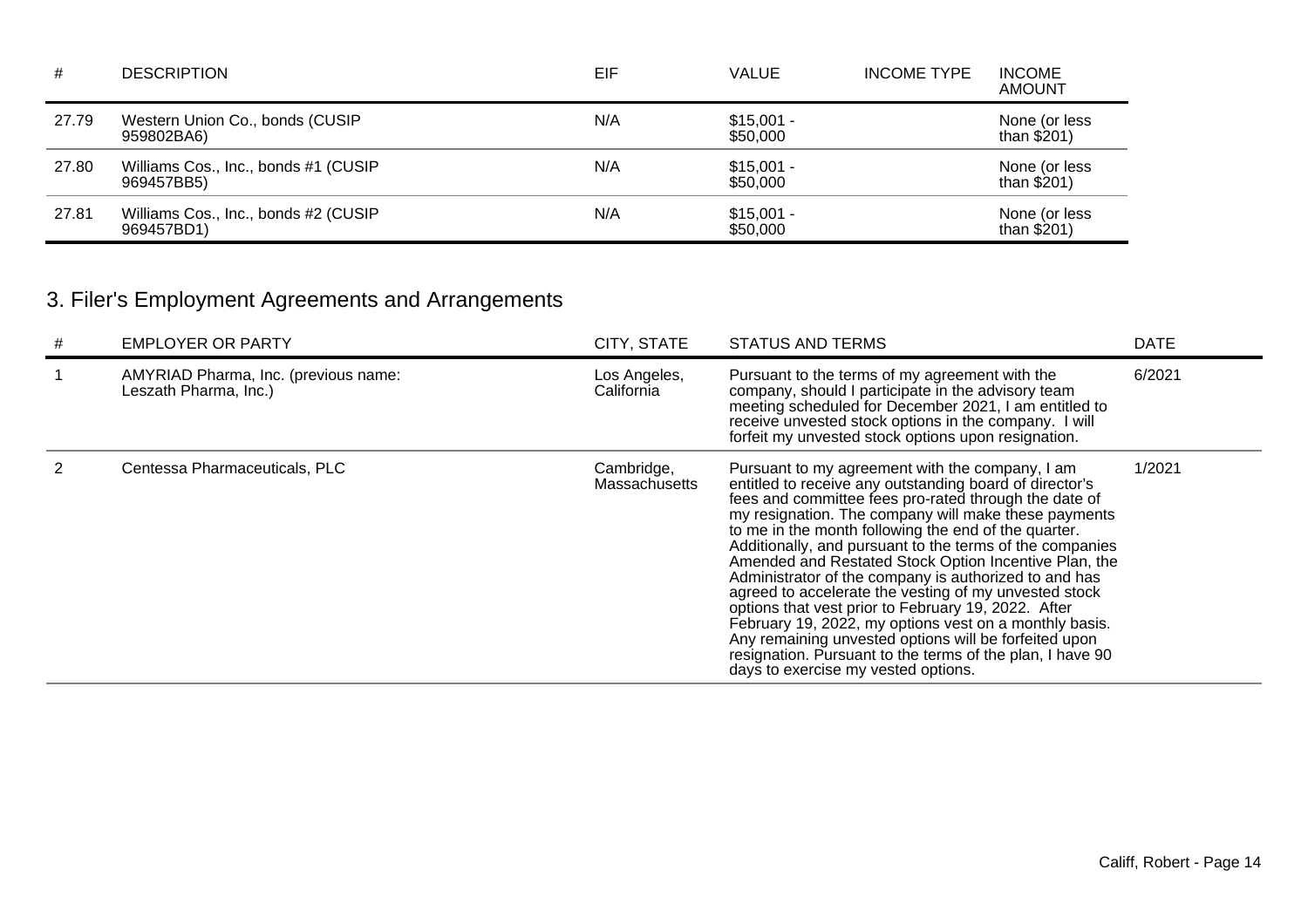| # | <b>EMPLOYER OR PARTY</b>  | CITY, STATE                           | <b>STATUS AND TERMS</b>                                                                                                                                                                                                                                                                                                                                                                                                                                                                                                                                                                                                                                                                                                      | <b>DATE</b> |
|---|---------------------------|---------------------------------------|------------------------------------------------------------------------------------------------------------------------------------------------------------------------------------------------------------------------------------------------------------------------------------------------------------------------------------------------------------------------------------------------------------------------------------------------------------------------------------------------------------------------------------------------------------------------------------------------------------------------------------------------------------------------------------------------------------------------------|-------------|
| 3 | Cytokinetics, Inc.        | South San<br>Francisco.<br>California | Pursuant to the terms of the 2004 Equity Incentive Plan<br>& 2004 Option Agreement and the Amended & Restated<br>2004 Equity Incentive Plan, upon my resignation from<br>the company I will forfeit my unvested restricted stock<br>units and my unvested stock options. I am entitled to<br>retain my shares of common stock and vested stock<br>options.                                                                                                                                                                                                                                                                                                                                                                   | 2/2018      |
|   | Clinetic, Inc.            | Raleigh, North<br>Carolina            | currently hold vested company stock options. I will<br>forfeit my stock options upon resignation.                                                                                                                                                                                                                                                                                                                                                                                                                                                                                                                                                                                                                            | 10/2017     |
| 5 | Verily Life Sciences, LLC | South San<br>Francisco,<br>California | own unvested Verily Award Units. I also own Verily<br>Employee Units, representing an equity ownership<br>interest in the company. Under the Verily Life Sciences,<br>LLC, Value Creation Award Plan, when the Verily Award<br>Units vest, they are settled in Employee Units. As is<br>consistent with the terms of the Verily Life Sciences,<br>LLC, Value Creation Award Plan and the benefit<br>provided to other similarly situated executives, I am<br>permitted to cash out my vested Employee Units at any<br>time. The value of the units is regularly set by the<br>board. I will receive the most recent valuation. All<br>unvested Verily Award Units will be forfeited upon my<br>resignation from the company. | 6/2017      |
| 6 | Google, LLC               | Mountain View,<br>California          | I will retain the Google, LLC, 401(k) Savings Plan, a<br>defined contribution plan. The plan sponsor will not<br>make further contributions after my separation.                                                                                                                                                                                                                                                                                                                                                                                                                                                                                                                                                             | 6/2017      |

# 4. Filer's Sources of Compensation Exceeding \$5,000 in a Year

| <b>SOURCE NAME</b>            | CITY, STATE                           | BRIEF DESCRIPTION OF DUTIES                                                                                      |
|-------------------------------|---------------------------------------|------------------------------------------------------------------------------------------------------------------|
| Centessa Pharmaceuticals, PLC | Cambridge,<br>Massachusetts           | Member, Board of Directors; and Member, Nominating & Corporate<br>Governance Committee of the Board of Directors |
| Cytokinetics, Inc.            | South San<br>Francisco,<br>California | Member, Board of Directors; and Member, Science & Technology<br>Committee of the Board of Directors              |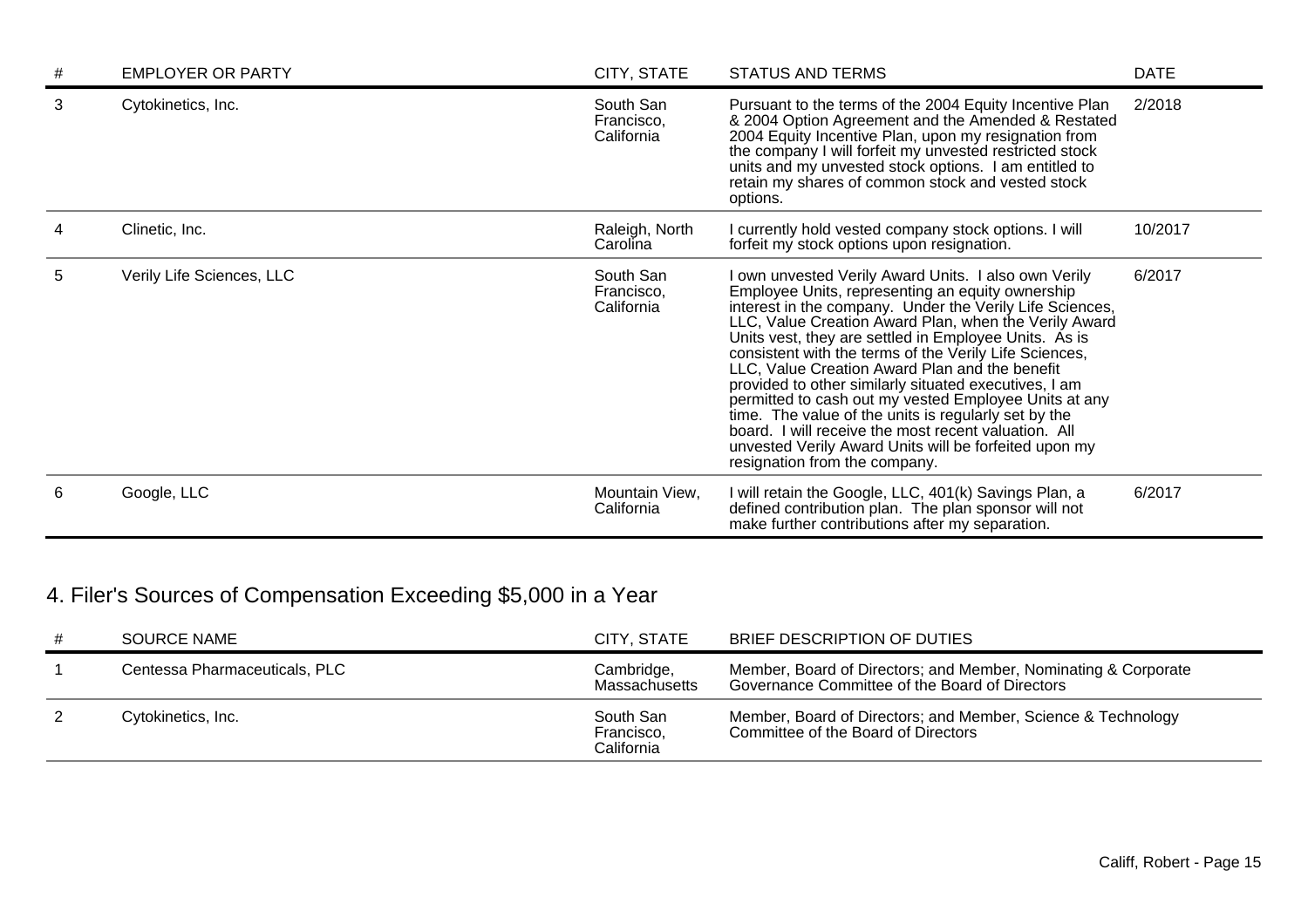| # | <b>SOURCE NAME</b>                         |             | CITY, STATE                           | BRIEF DESCRIPTION OF DUTIES                                                                                                                                     |
|---|--------------------------------------------|-------------|---------------------------------------|-----------------------------------------------------------------------------------------------------------------------------------------------------------------|
| 3 | Verily Life Sciences, LLC                  | See Endnote | South San<br>Francisco,<br>California | Senior Advisor                                                                                                                                                  |
|   | Google, LLC                                | See Endnote | Mountain View,<br>California          | Senior Advisor (co-employment agreement with Verily Life Sciences, LLC)                                                                                         |
| 5 | Faculty Connection, LLC                    |             | Durham, North<br>Carolina             | Faculty Connection, LLC, arranges for lecture, discussion groups, and<br>consulting services; I received consulting payments through Faculty<br>Connection, LLC |
| 6 | Boehringer Ingelheim Pharmaceuticals, Inc. |             | Ridgefield, North<br>Carolina         | Lecture, discussion groups, and consulting services; received payments<br>through Faculty Connection, LLC                                                       |
|   | <b>Duke University</b>                     | See Endnote | Durham, North<br>Carolina             | Director, Duke Forge                                                                                                                                            |

# 5. Spouse's Employment Assets & Income and Retirement Accounts

| #   | <b>DESCRIPTION</b>                     | EIF       | <b>VALUE</b>            | <b>INCOME TYPE</b> | <b>INCOME</b><br><b>AMOUNT</b> |
|-----|----------------------------------------|-----------|-------------------------|--------------------|--------------------------------|
|     | Spouse's IRA                           | <b>No</b> |                         |                    |                                |
| 1.1 | Acme United Corporation (ACU)          | N/A       | $$15,001 -$<br>\$50,000 |                    | None (or less<br>than $$201)$  |
| 1.2 | Anika Therapeutics, Inc. (ANIK)        | N/A       | $$15,001 -$<br>\$50,000 |                    | None (or less<br>than $$201)$  |
| 1.3 | B&G Foods, Inc. (BGS)                  | N/A       | $$1,001 - $15,000$      |                    | None (or less<br>than $$201)$  |
| 1.4 | Dime Community Bancshares, Inc. (DCOM) | N/A       | $$15,001 -$<br>\$50,000 |                    | None (or less<br>than $$201)$  |
| 1.5 | Discovery, Inc. (DISCK)                | N/A       | $$1,001 - $15,000$      |                    | None (or less<br>than $$201)$  |
| 1.6 | EnerSys (ENS)                          | N/A       | $$15,001 -$<br>\$50,000 |                    | None (or less<br>than $$201)$  |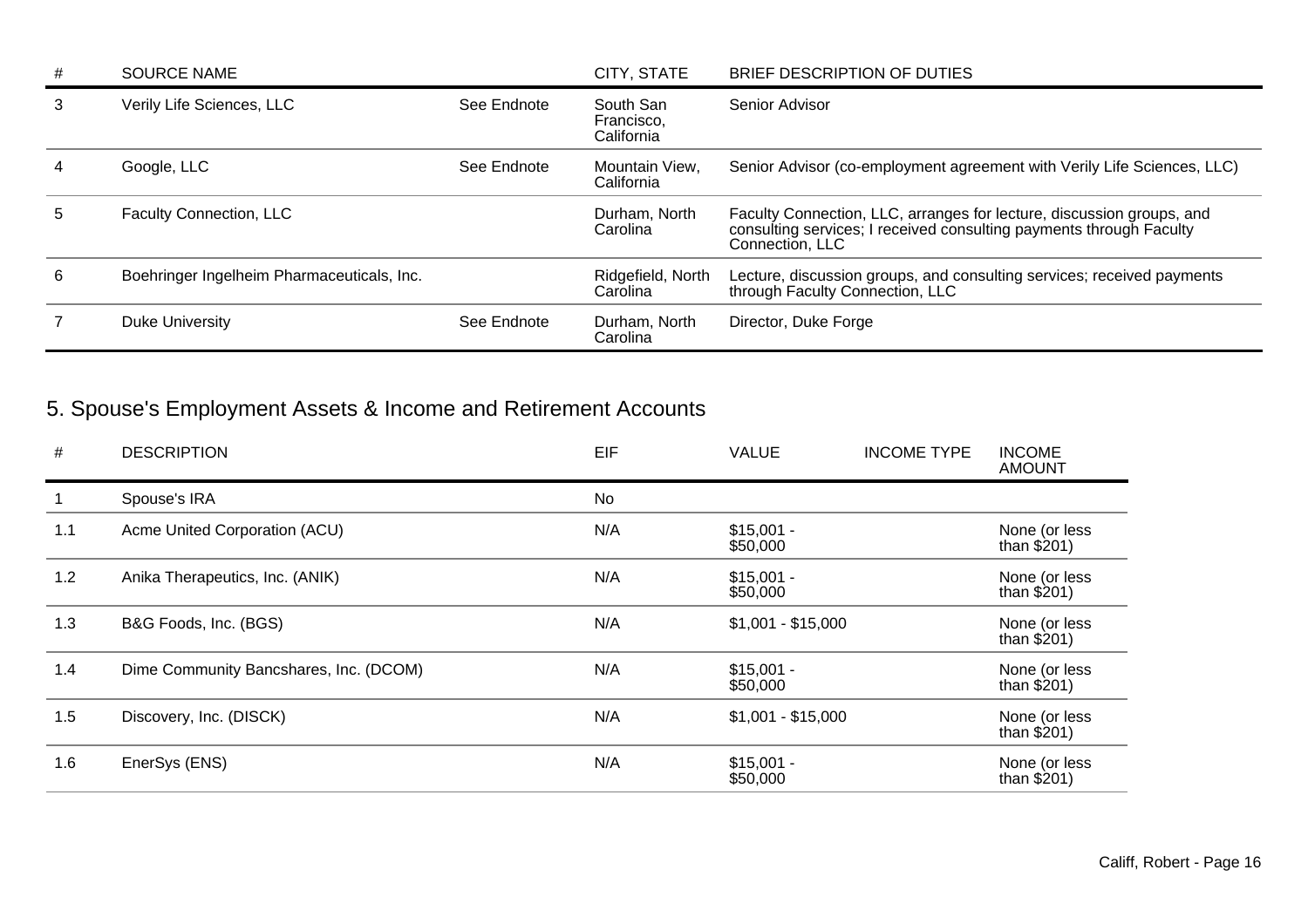| $\#$ | <b>DESCRIPTION</b>                                 | EIF | <b>VALUE</b>            | <b>INCOME TYPE</b> | <b>INCOME</b><br><b>AMOUNT</b> |
|------|----------------------------------------------------|-----|-------------------------|--------------------|--------------------------------|
| 1.7  | Exelixis, Inc. (EXEL)                              | N/A | $$15,001 -$<br>\$50,000 |                    | None (or less<br>than $$201)$  |
| 1.8  | Franchise Group, Inc. (FRG)                        | N/A | $$15,001 -$<br>\$50,000 |                    | None (or less<br>than $$201)$  |
| 1.9  | Greenhill & Co., Inc. (GHL)                        | N/A | $$15,001 -$<br>\$50,000 |                    | None (or less<br>than $$201)$  |
| 1.10 | InterDigital, Inc. (IDCC)                          | N/A | $$15,001 -$<br>\$50,000 |                    | None (or less<br>than $$201)$  |
| 1.11 | John B. Sanfilippo & Son, Inc. (JBSS)              | N/A | $$15,001 -$<br>\$50,000 |                    | None (or less<br>than $$201)$  |
| 1.12 | Mastech Digital, Inc. (MHH)                        | N/A | $$15,001 -$<br>\$50,000 |                    | None (or less<br>than $$201)$  |
| 1.13 | Moelis & Co. (MC)                                  | N/A | $$15,001 -$<br>\$50,000 |                    | None (or less<br>than $$201)$  |
| 1.14 | Pitney Bowes, Inc. (PBI)                           | N/A | $$15,001 -$<br>\$50,000 |                    | None (or less<br>than $$201)$  |
| 1.15 | Pretium Resources, Inc. (PVG)                      | N/A | $$15,001 -$<br>\$50,000 |                    | None (or less<br>than $$201)$  |
| 1.16 | Service Properties Trust (SVC)                     | N/A | $$15,001 -$<br>\$50,000 |                    | None (or less<br>than $$201)$  |
| 1.17 | Silvercrest Asset Management Group, Inc.<br>(SAMG) | N/A | $$15,001 -$<br>\$50,000 |                    | None (or less<br>than $$201)$  |
| 1.18 | TESSCO Technologies, Inc. (TESS)                   | N/A | $$15,001 -$<br>\$50,000 |                    | None (or less<br>than $$201)$  |
| 1.19 | Toll Brothers, Inc. (TOL)                          | N/A | $$1,001 - $15,000$      |                    | None (or less<br>than $$201)$  |
| 1.20 | Trecora Resources (TREC)                           | N/A | $$15,001 -$<br>\$50,000 |                    | None (or less<br>than $$201)$  |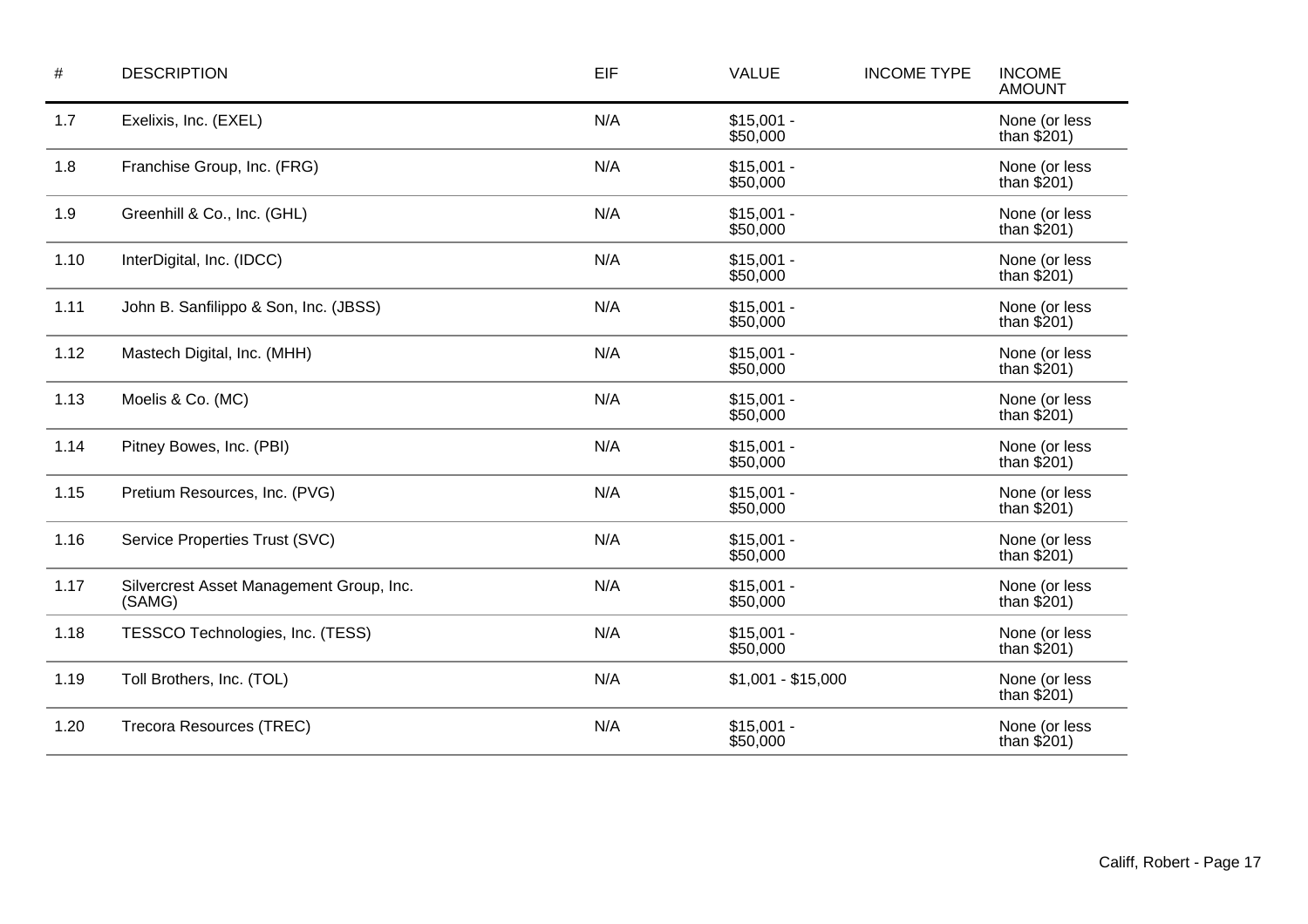| #              | <b>DESCRIPTION</b>                                                             | EIF       | <b>VALUE</b>              | <b>INCOME TYPE</b> | <b>INCOME</b><br><b>AMOUNT</b> |
|----------------|--------------------------------------------------------------------------------|-----------|---------------------------|--------------------|--------------------------------|
| 1.21           | WisdomTree Investments, Inc. (WETF)                                            | N/A       | $$15,001 -$<br>\$50,000   |                    | None (or less<br>than $$201)$  |
|                | 6. Other Assets and Income                                                     |           |                           |                    |                                |
| #              | <b>DESCRIPTION</b>                                                             | EIF       | <b>VALUE</b>              | <b>INCOME TYPE</b> | <b>INCOME</b><br><b>AMOUNT</b> |
| $\mathbf{1}$   | U.S. bank account #1 (cash)                                                    | N/A       | $$15,001 -$<br>\$50,000   |                    | None (or less<br>than $$201)$  |
| $\overline{2}$ | U.S. bank account #2 (cash)                                                    | N/A       | $$15,001 -$<br>\$50,000   |                    | None (or less<br>than $$201)$  |
| 3              | U.S. credit union account (cash)                                               | N/A       | $$15,001 -$<br>\$50,000   |                    | None (or less<br>than $$201)$  |
| 4              | U.S. brokerage account #1                                                      | <b>No</b> |                           |                    |                                |
| 4.1            | JPMorgan Ultra-Short Municipal Income ETF<br>(MST)                             | Yes       | $$15,001 -$<br>\$50,000   |                    | $$201 - $1,000$                |
| 4.2            | Applied Finance Explorer Fund - Institutional<br>Class (AFDZX)                 | Yes       | $$100,001 -$<br>\$250,000 |                    | $$1,001 - $2,500$              |
| 4.3            | American Funds Investment Co. of America -<br>Class F-3 (FFICX)                | Yes       | $$100,001 -$<br>\$250,000 |                    | $$5,001 - $15,000$             |
| 4.4            | American Funds New Perspective Fund -<br>Class F-3 (FNPFX)                     | Yes       | $$15,001 -$<br>\$50,000   |                    | $$201 - $1,000$                |
| 4.5            | American Funds Fundamental Investors -<br>Class F-3 (FUNFX)                    | Yes       | $$50,001 -$<br>\$100,000  |                    | $$2,501 - $5,000$              |
| 4.6            | American Funds Washington Mutual Investors<br>Fund - Class F-3 (FWMIX)         | Yes       | $$50,001 -$<br>\$100,000  |                    | $$5,001 - $15,000$             |
| 4.7            | American Funds American High-Income<br>Municipal Bond Fund - Class F-3 (HIMFX) | Yes       | $$15,001 -$<br>\$50,000   |                    | $$1,001 - $2,500$              |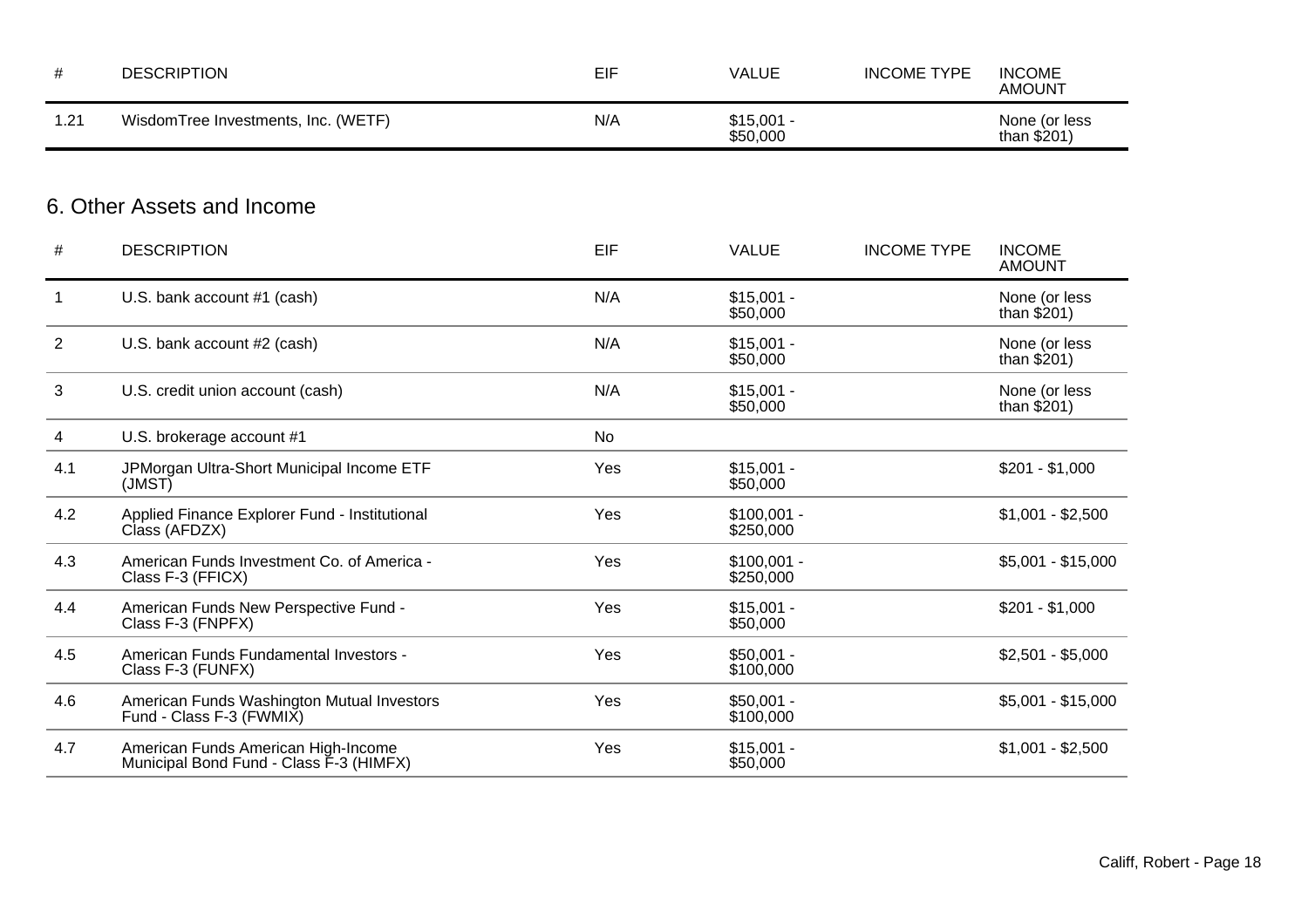| $\#$ | <b>DESCRIPTION</b>                                                             | EIF       | <b>VALUE</b>              | <b>INCOME TYPE</b> | <b>INCOME</b><br><b>AMOUNT</b> |
|------|--------------------------------------------------------------------------------|-----------|---------------------------|--------------------|--------------------------------|
| 4.8  | JPMorgan Strategic Income Opportunities<br>Fund - Class I (JSOSX)              | Yes       | $$15,001 -$<br>\$50,000   |                    | $$201 - $1,000$                |
| 4.9  | Fidelity Treasury Money Market Fund (FZFXX)                                    | Yes       | $$15,001 -$<br>\$50,000   |                    | None (or less<br>than $$201)$  |
| 5    | U.S. brokerage account #2                                                      | <b>No</b> |                           |                    |                                |
| 5.1  | JPMorgan Ultra-Short Municipal Income ETF<br>(MST)                             | Yes       | $$15,001 -$<br>\$50,000   |                    | $$201 - $1,000$                |
| 5.2  | Applied Finance Explorer Fund - Institutional<br>Class (AFDZX)                 | Yes       | $$100,001 -$<br>\$250,000 |                    | $$1,001 - $2,500$              |
| 5.3  | American Funds Investment Co. of America -<br>Class F-3 (FFICX)                | Yes       | $$100,001 -$<br>\$250,000 |                    | $$5,001 - $15,000$             |
| 5.4  | American Funds New Perspective Fund -<br>Class F-3 (FNPFX)                     | Yes       | $$15,001 -$<br>\$50,000   |                    | $$1,001 - $2,500$              |
| 5.5  | American Funds Fundamental Investors -<br>Class F-3 (FUNFX)                    | Yes       | $$50,001 -$<br>\$100,000  |                    | $$5,001 - $15,000$             |
| 5.6  | American Funds Washington Mutual Investors<br>Fund - Class F-3 (FWMIX)         | Yes       | $$100,001 -$<br>\$250,000 |                    | $$5,001 - $15,000$             |
| 5.7  | American Funds American High-Income<br>Municipal Bond Fund - Class F-3 (HIMFX) | Yes       | $$15,001 -$<br>\$50,000   |                    | $$2,501 - $5,000$              |
| 5.8  | JPMorgan Strategic Income Opportunities<br>Fund - Class I (JSOSX)              | Yes       | $$15,001 -$<br>\$50,000   |                    | $$201 - $1,000$                |
| 6    | Virginia College Savings Plan (Virginia529),<br>CollegeAmerica plan #1         | <b>No</b> |                           |                    |                                |
| 6.1  | American Funds Fundamental Investors -<br>Class 529-F-2 (FFXFX)                | Yes       | $$1,001 - $15,000$        |                    | None (or less<br>than $$201)$  |
| 6.2  | American Funds Investment Co. of America -<br>Class 529-F-2 (FCIAX)            | Yes       | $$1,001 - $15,000$        |                    | None (or less<br>than $$201)$  |
| 6.3  | American Funds New Perspective Fund -<br>Class 529-F-2 (FFPNX)                 | Yes       | $$1,001 - $15,000$        |                    | None (or less<br>than $$201)$  |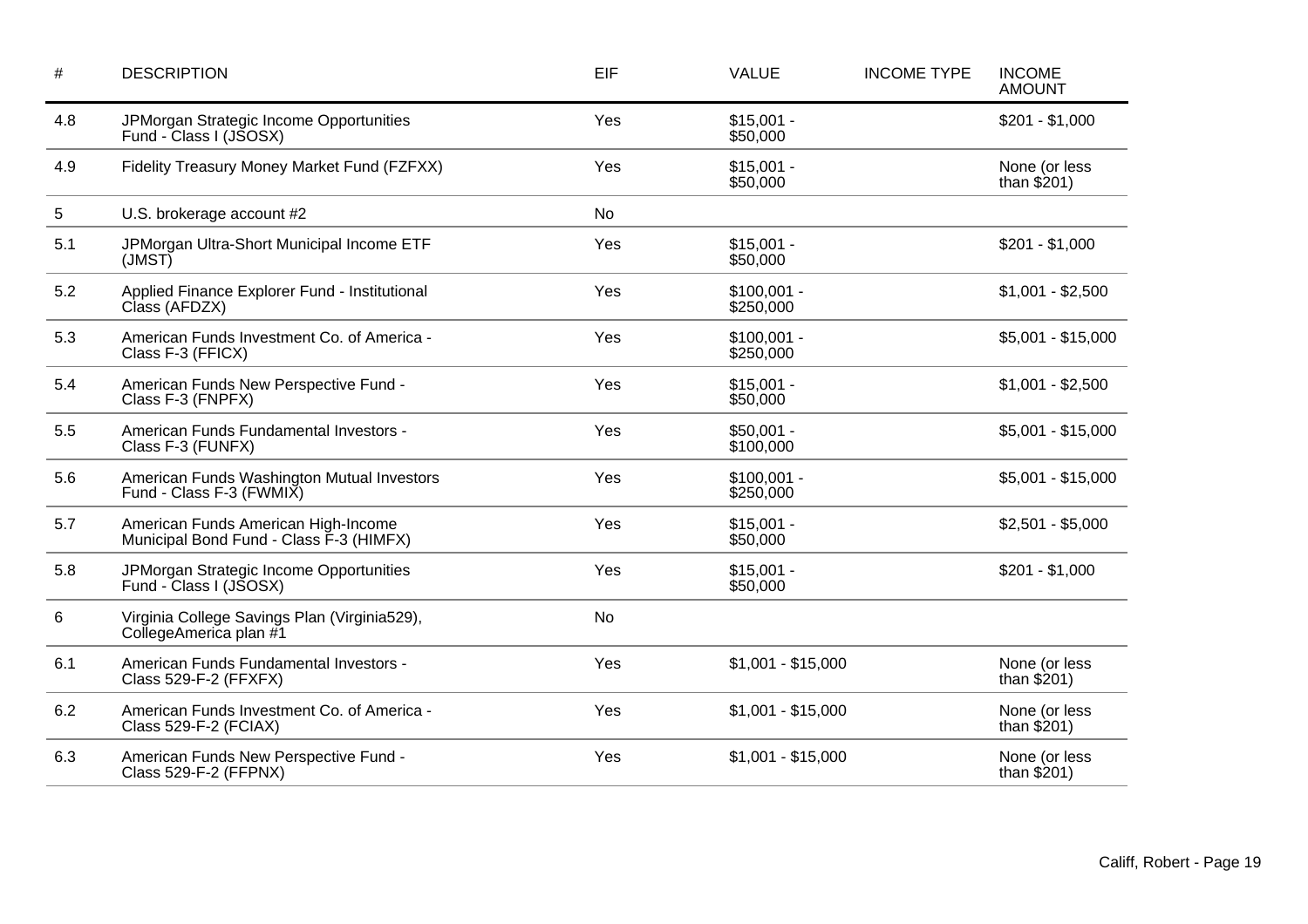| $\#$           | <b>DESCRIPTION</b>                                                         | EIF       | <b>VALUE</b>              | <b>INCOME TYPE</b> | <b>INCOME</b><br><b>AMOUNT</b> |
|----------------|----------------------------------------------------------------------------|-----------|---------------------------|--------------------|--------------------------------|
| 6.4            | American Funds SMALLCAP World Fund -<br>Class 529-F-2 (FSWFX)              | Yes       | $$1,001 - $15,000$        |                    | None (or less<br>than $$201)$  |
| 6.5            | American Funds Washington Mutual Investors<br>Fund - Class 529-F-2 (FWMMX) | Yes       | $$1,001 - $15,000$        |                    | None (or less<br>than $$201)$  |
| $\overline{7}$ | Virginia College Savings Plan (Virginia529),<br>CollegeAmerica plan #2     | <b>No</b> |                           |                    |                                |
| 7.1            | American Funds Fundamental Investors -<br>Class 529-F-2 (FFXFX)            | Yes       | $$15,001 -$<br>\$50,000   |                    | None (or less<br>than $$201)$  |
| 7.2            | American Funds Investment Co. of America -<br>Class 529-F-2 (FCIAX)        | Yes       | $$50,001 -$<br>\$100,000  |                    | None (or less<br>than $$201)$  |
| 7.3            | American Funds New Perspective Fund -<br>Class 529-F-2 (FFPNX)             | Yes       | $$15,001 -$<br>\$50,000   |                    | None (or less<br>than $$201)$  |
| 7.4            | American Funds SMALLCAP World Fund -<br>Class 529-F-2 (FSWFX)              | Yes       | $$50,001 -$<br>\$100,000  |                    | None (or less<br>than $$201)$  |
| 7.5            | American Funds Washington Mutual Investors<br>Fund - Class 529-F-2 (FWMMX) | Yes       | $$100,001 -$<br>\$250,000 |                    | None (or less<br>than $$201)$  |
| 8              | Virginia College Savings Plan (Virginia529),<br>CollegeAmerica plan #3     | <b>No</b> |                           |                    |                                |
| 8.1            | American Funds Investment Co. of America -<br>Class 529-F-2 (FCIAX)        | Yes       | $$1,001 - $15,000$        |                    | None (or less<br>than $$201)$  |
| 8.2            | American Funds SMALLCAP World Fund -<br>Class 529-F-2 (FSWFX)              | Yes       | $$1,001 - $15,000$        |                    | None (or less<br>than $$201)$  |
| 8.3            | American Funds Washington Mutual Investors<br>Fund - Class 529-F-2 (FWMMX) | Yes       | $$1,001 - $15,000$        |                    | None (or less<br>than $$201)$  |
| 9              | Virginia College Savings Plan (Virginia529),<br>CollegeAmerica plan #4     | <b>No</b> |                           |                    |                                |
| 9.1            | American Funds Fundamental Investors -<br>Class 529-F-2 (FFXFX)            | Yes       | $$1,001 - $15,000$        |                    | None (or less<br>than $$201)$  |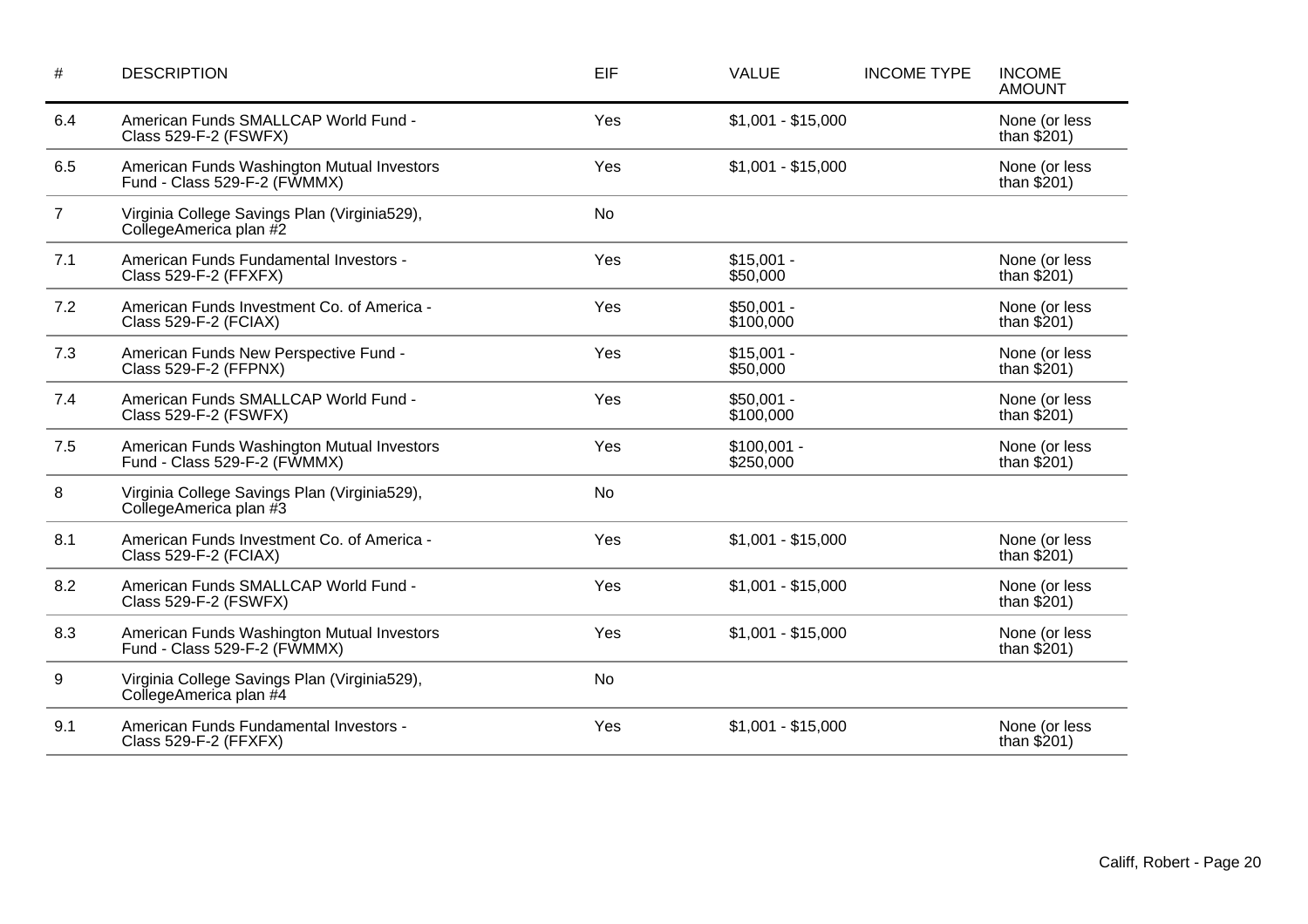| #   | <b>DESCRIPTION</b>                                                         | EIF | <b>VALUE</b>       | <b>INCOME TYPE</b> | <b>INCOME</b><br>AMOUNT       |
|-----|----------------------------------------------------------------------------|-----|--------------------|--------------------|-------------------------------|
| 9.2 | American Funds Investment Co. of America -<br>Class 529-F-2 (FCIAX)        | Yes | $$1,001 - $15,000$ |                    | None (or less<br>than $$201)$ |
| 9.3 | American Funds SMALLCAP World Fund -<br>Class 529-F-2 (FSWFX)              | Yes | $$1,001 - $15,000$ |                    | None (or less<br>than \$201)  |
| 9.4 | American Funds Washington Mutual Investors<br>Fund - Class 529-F-2 (FWMMX) | Yes | $$1,001 - $15,000$ |                    | None (or less<br>than $$201)$ |

### 7. Transactions

(N/A) - Not required for this type of report

### 8. Liabilities

None

## 9. Gifts and Travel Reimbursements

(N/A) - Not required for this type of report

## **Endnotes**

| PART | ENDNOTE                                                                                          |
|------|--------------------------------------------------------------------------------------------------|
|      | I have forgone compensation for my position at Bitterroot Bio, Inc.                              |
|      | I have forgone compensation for my position at Mayo Foundation for Medical Education & Research. |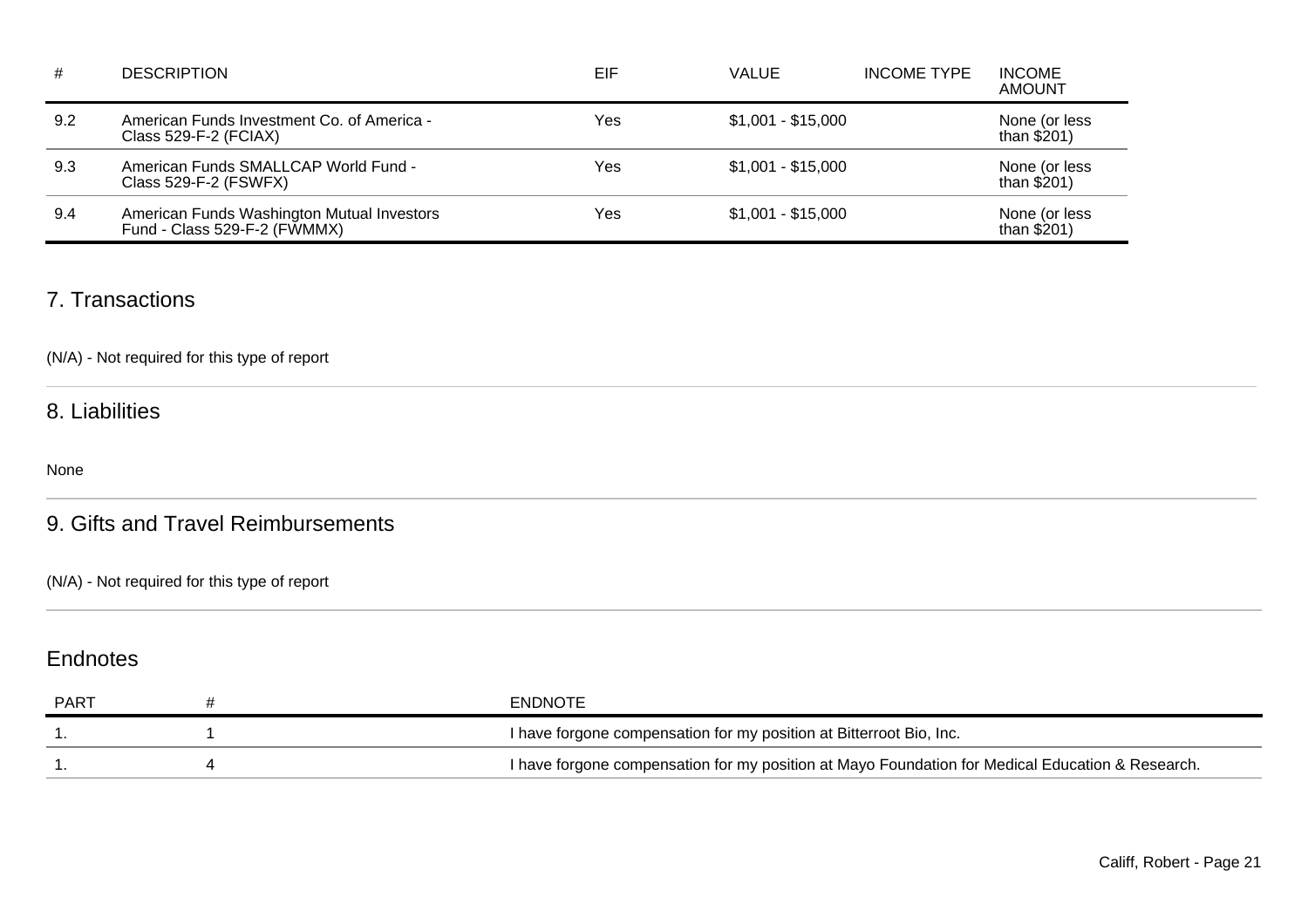| <b>PART</b>    | #              | <b>ENDNOTE</b>                                                                                                                                                                                                                                                                                                                                                                                                                                         |
|----------------|----------------|--------------------------------------------------------------------------------------------------------------------------------------------------------------------------------------------------------------------------------------------------------------------------------------------------------------------------------------------------------------------------------------------------------------------------------------------------------|
|                | 11             | I have been employed by Duke University since 1980 when I was a clinical fellow, retiring in November 2019<br>and taking an adjunct professor position. The position renews annually.                                                                                                                                                                                                                                                                  |
| $\mathbf{1}$ . | 12             | I retired from Duke University in November 2019. However, my position as Donald F. Fortin, M.D.<br>Distinguished Professor of Cardiology did not officially end until December 2019.                                                                                                                                                                                                                                                                   |
| $\mathbf{1}$ . | 13             | The Duke Center for Health Data Science was renamed as Duke Forge in October 2017.<br>My position title changed from Vice Chancellor for Health Data Science to Director, Duke Forge.                                                                                                                                                                                                                                                                  |
|                | 21             | My previous position title at Verily Life Sciences, LLC, was Head of Clinical Policy & Strategy until October<br>1, 2021. My duties for the company have not changed; only my position title changed. As part of my duties<br>with the company, I lead the advisory board of Verily Life Sciences, LLC. I do not hold a separate position<br>or title related to leading this advisory board, and I do not receive any additional compensation for it. |
| $\mathbf{1}$ . | 22             | My previous position title at Google, LLC, was Head of Clinical Policy & Strategy for Google Health until<br>October 1, 2021. My duties for the company have not changed; only my position title changed.                                                                                                                                                                                                                                              |
| $\mathbf{1}$ . | 25             | Subsequent to the submission of this report I resigned from this advisory board position and have not<br>provided any services. I have not received any income for this advisory board position.                                                                                                                                                                                                                                                       |
| 2.             | 1              | The advisory board fees that were payable by the Medical University of South Carolina to me were donated<br>to charity on my behalf.                                                                                                                                                                                                                                                                                                                   |
| 2.             | 8              | Upon my resignation from Centessa Pharmaceuticals, PLC, acceleration may be allowed for some stock<br>options per company policy.                                                                                                                                                                                                                                                                                                                      |
| 4.             | $\mathbf{3}$   | My previous position title at Verily Life Sciences, LLC, was Head of Clinical Policy & Strategy until October<br>1, 2021. My duties for the company have not changed; only my position title changed. As part of my duties<br>with the company, I lead the advisory board of Verily Life Sciences, LLC. I do not hold a separate position<br>or title related to leading this advisory board, and I do not receive any additional compensation for it. |
| 4.             | 4              | My previous position title at Google, LLC, was Head of Clinical Policy & Strategy for Google Health until<br>October 1, 2021. My duties for the company have not changed; only my position title changed.                                                                                                                                                                                                                                              |
| 4.             | $\overline{7}$ | The Duke Center for Health Data Science was renamed as Duke Forge in October 2017.<br>My position title changed from Vice Chancellor for Health Data Science to Director, Duke Forge. Other<br>duties: Donald F. Fortin, M.D. Distinguished Professor of Cardiology, Duke University School of Medicine;<br>and Professor of Medicine (tenured), Duke University School of Medicine.                                                                   |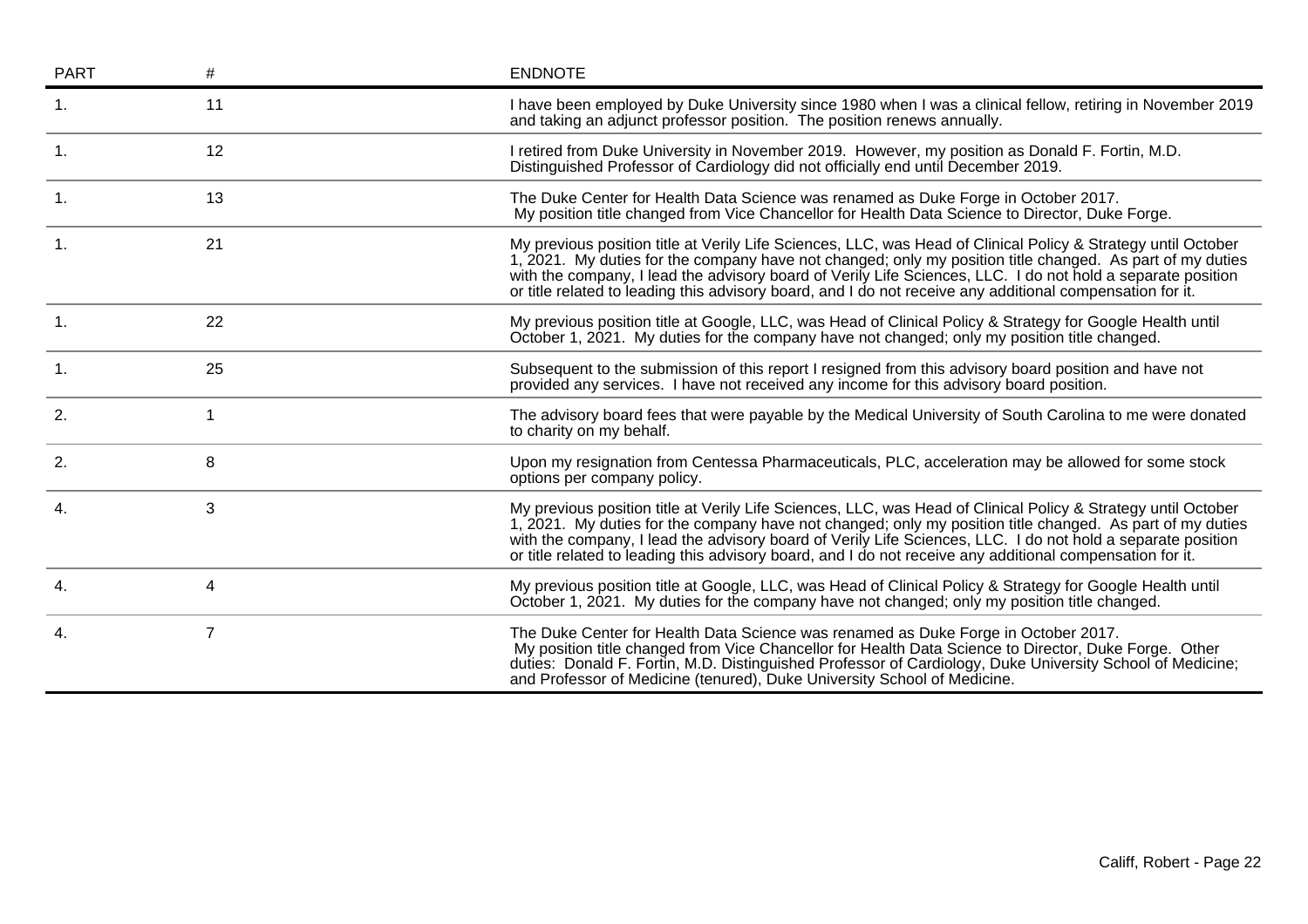## Summary of Contents

### 1. Filer's Positions Held Outside United States Government

Part 1 discloses positions that the filer held at any time during the reporting period (excluding positions with the United States Government). Positions are reportable even if the filer did not receive compensation.

This section does not include the following: (1) positions with religious, social, fraternal, or political organizations; (2) positions solely of an honorary nature; (3) positions held aspart of the filer's official duties with the United States Government; (4) mere membership in an organization; and (5) passive investment interests as a limited partner or nonmanaging member of a limited liability company.

2. Filer's Employment Assets & Income and Retirement Accounts

Part 2 discloses the following:

- ●Sources of earned and other non-investment income of the filer totaling more than \$200 during the reporting period (e.g., salary, fees, partnership share, honoraria,scholarships, and prizes)
- ● Assets related to the filer's business, employment, or other income-generating activities (1) that ended the reporting period with a value greater than \$1,000 or (2) fromwhich more than \$200 in income was received during the reporting period (e.g., equity in business or partnership, stock options, retirement plans/accounts and their underlying holdings as appropriate, deferred compensation, and intellectual property, such as book deals and patents)

This section does not include assets or income from United States Government employment or assets that were acquired separately from the filer's business, employment, or other income-generating activities (e.g., assets purchased through a brokerage account). Note: The type of income is not required if the amount of income is \$0 - \$200 or if theasset qualifies as an excepted investment fund (EIF).

3. Filer's Employment Agreements and Arrangements

Part 3 discloses agreements or arrangements that the filer had during the reporting period with an employer or former employer (except the United States Government), such as the following:

- ●Future employment
- ●Leave of absence
- ●Continuing payments from an employer, including severance and payments not yet received for previous work (excluding ordinary salary from a current employer)
- ●Continuing participation in an employee welfare, retirement, or other benefit plan, such as pensions or a deferred compensation plan
- ● Retention or disposition of employer-awarded equity, sharing in profits or carried interests (e.g., vested and unvested stock options, restricted stock, future share of acompany's profits, etc.)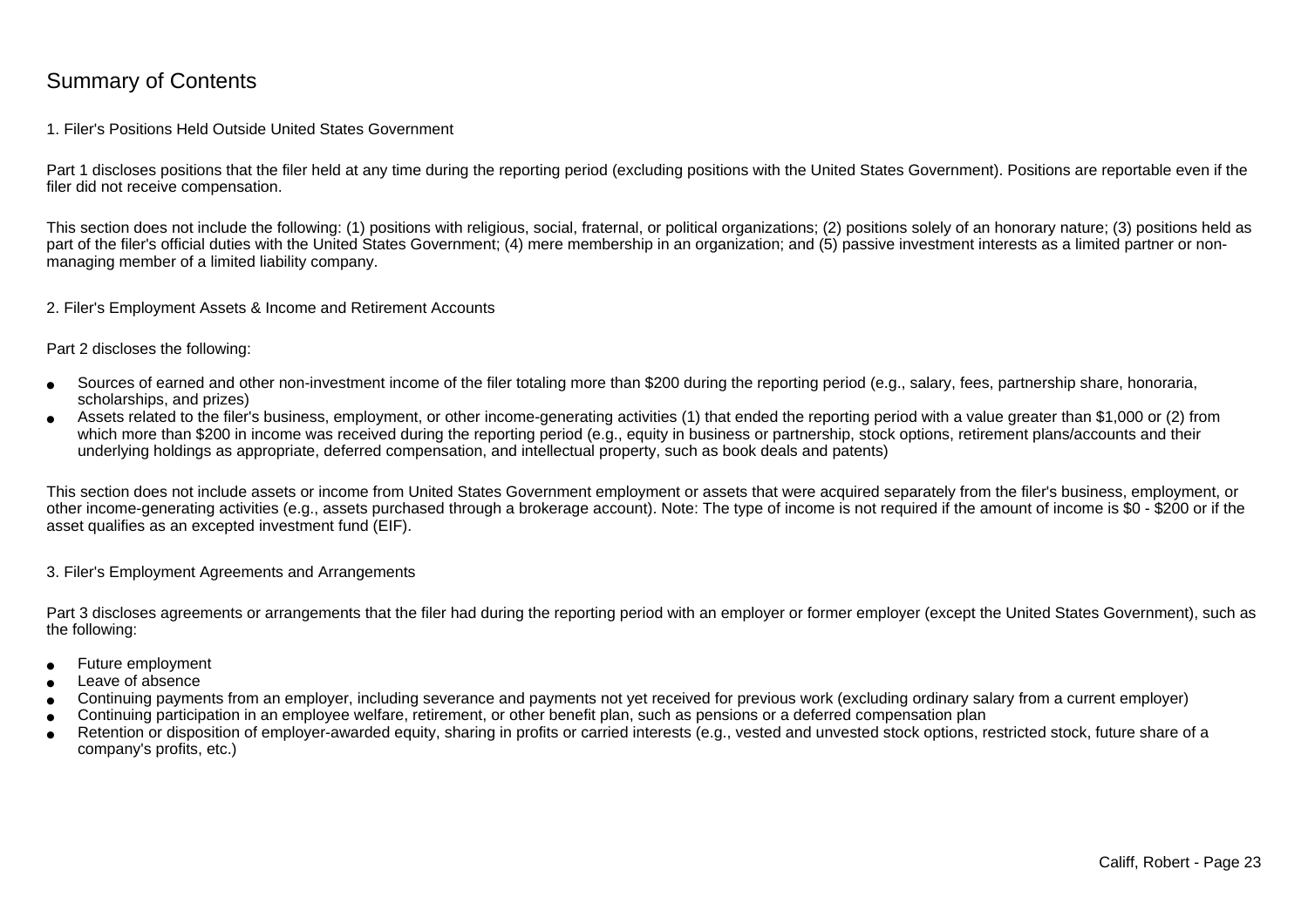### 4. Filer's Sources of Compensation Exceeding \$5,000 in a Year

Part 4 discloses sources (except the United States Government) that paid more than \$5,000 in a calendar year for the filer's services during any year of the reporting period.

The filer discloses payments both from employers and from any clients to whom the filer personally provided services. The filer discloses a source even if the source made itspayment to the filer's employer and not to the filer. The filer does not disclose a client's payment to the filer's employer if the filer did not provide the services for which the client is paying.

5. Spouse's Employment Assets & Income and Retirement Accounts

#### Part 5 discloses the following:

- ●Sources of earned income (excluding honoraria) for the filer's spouse totaling more than \$1,000 during the reporting period (e.g., salary, consulting fees, and partnershipshare)
- ●Sources of honoraria for the filer's spouse greater than \$200 during the reporting period
- ● Assets related to the filer's spouse's employment, business activities, other income-generating activities (1) that ended the reporting period with a value greater than \$1,000or (2) from which more than \$200 in income was received during the reporting period (e.g., equity in business or partnership, stock options, retirement plans/accounts and their underlying holdings as appropriate, deferred compensation, and intellectual property, such as book deals and patents)

This section does not include assets or income from United States Government employment or assets that were acquired separately from the filer's spouse's business,employment, or other income-generating activities (e.g., assets purchased through a brokerage account). Note: The type of income is not required if the amount of income is \$0 - \$200 or if the asset qualifies as an excepted investment fund (EIF). Amounts of income are not required for a spouse's earned income (excluding honoraria).

#### 6. Other Assets and Income

Part 6 discloses each asset, not already reported, (1) that ended the reporting period with a value greater than \$1,000 or (2) from which more than \$200 in investment income was received during the reporting period. For purposes of the value and income thresholds, the filer aggregates the filer's interests with those of the filer's spouse and dependentchildren.

This section does not include the following types of assets: (1) a personal residence (unless it was rented out during the reporting period); (2) income or retirement benefits associated with United States Government employment (e.g., Thrift Savings Plan); and (3) cash accounts (e.g., checking, savings, money market accounts) at a single financial institution with a value of \$5,000 or less (unless more than \$200 in income was received). Additional exceptions apply. Note: The type of income is not required if the amount ofincome is \$0 - \$200 or if the asset qualifies as an excepted investment fund (EIF).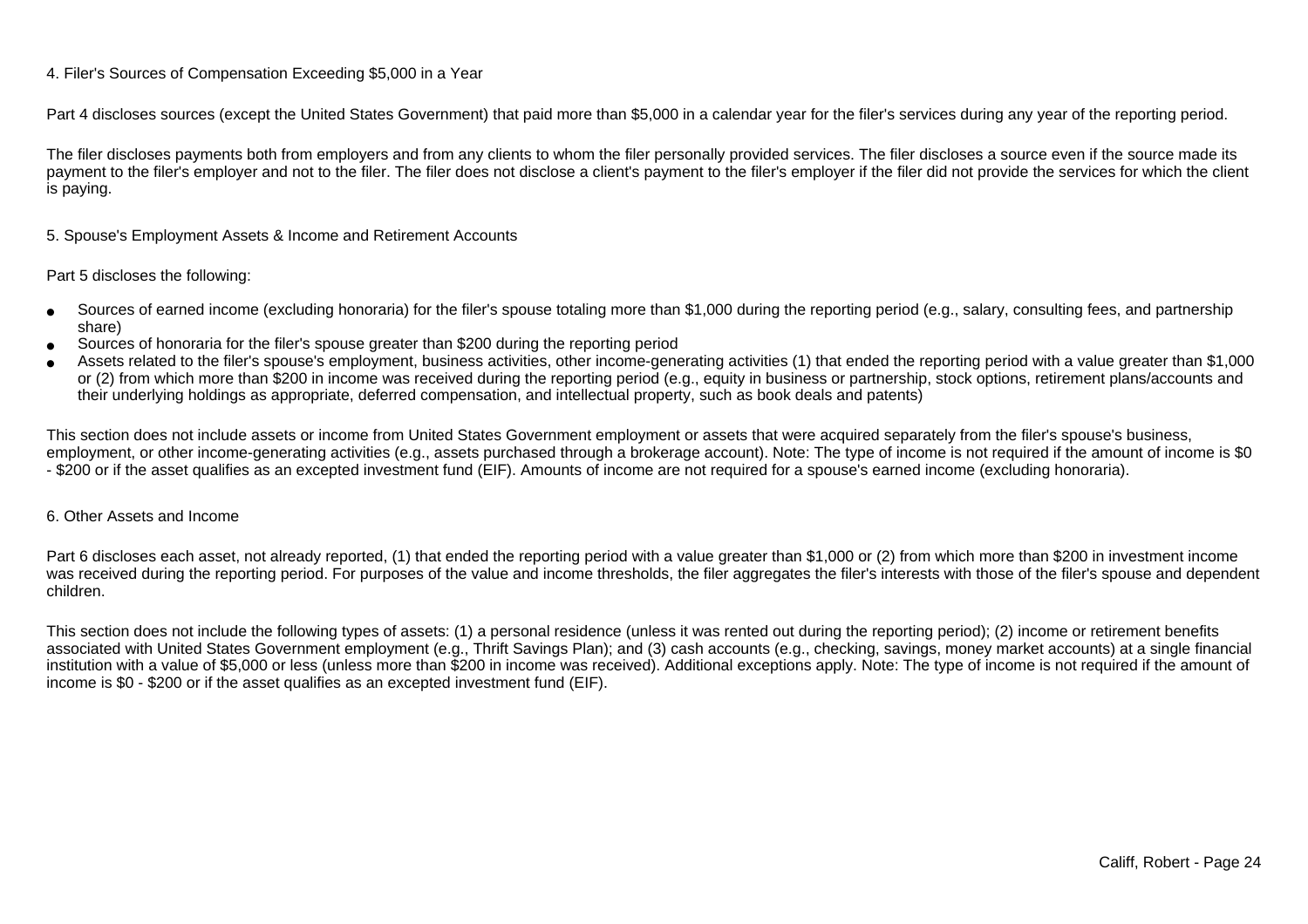### 7. Transactions

Part 7 discloses purchases, sales, or exchanges of real property or securities in excess of \$1,000 made on behalf of the filer, the filer's spouse or dependent child during the reporting period.

This section does not include transactions that concern the following: (1) a personal residence, unless rented out; (2) cash accounts (e.g., checking, savings, CDs, money market accounts) and money market mutual funds; (3) Treasury bills, bonds, and notes; and (4) holdings within a federal Thrift Savings Plan account. Additional exceptionsapply.

### 8. Liabilities

Part 8 discloses liabilities over \$10,000 that the filer, the filer's spouse or dependent child owed at any time during the reporting period.

This section does not include the following types of liabilities: (1) mortgages on a personal residence, unless rented out (limitations apply for PAS filers); (2) loans secured by a personal motor vehicle, household furniture, or appliances, unless the loan exceeds the item's purchase price; and (3) revolving charge accounts, such as credit card balances,if the outstanding liability did not exceed \$10,000 at the end of the reporting period. Additional exceptions apply.

### 9. Gifts and Travel Reimbursements

#### This section discloses:

- ●Gifts totaling more than \$415 that the filer, the filer's spouse, and dependent children received from any one source during the reporting period.
- ●Travel reimbursements totaling more than \$415 that the filer, the filer's spouse, and dependent children received from any one source during the reporting period.

For purposes of this section, the filer need not aggregate any gift or travel reimbursement with a value of \$166 or less. Regardless of the value, this section does not include the following items: (1) anything received from relatives; (2) anything received from the United States Government or from the District of Columbia, state, or local governments; (3)bequests and other forms of inheritance; (4) gifts and travel reimbursements given to the filer's agency in connection with the filer's official travel; (5) gifts of hospitality (food,lodging, entertainment) at the donor's residence or personal premises; and (6) anything received by the filer's spouse or dependent children totally independent of theirrelationship to the filer. Additional exceptions apply.